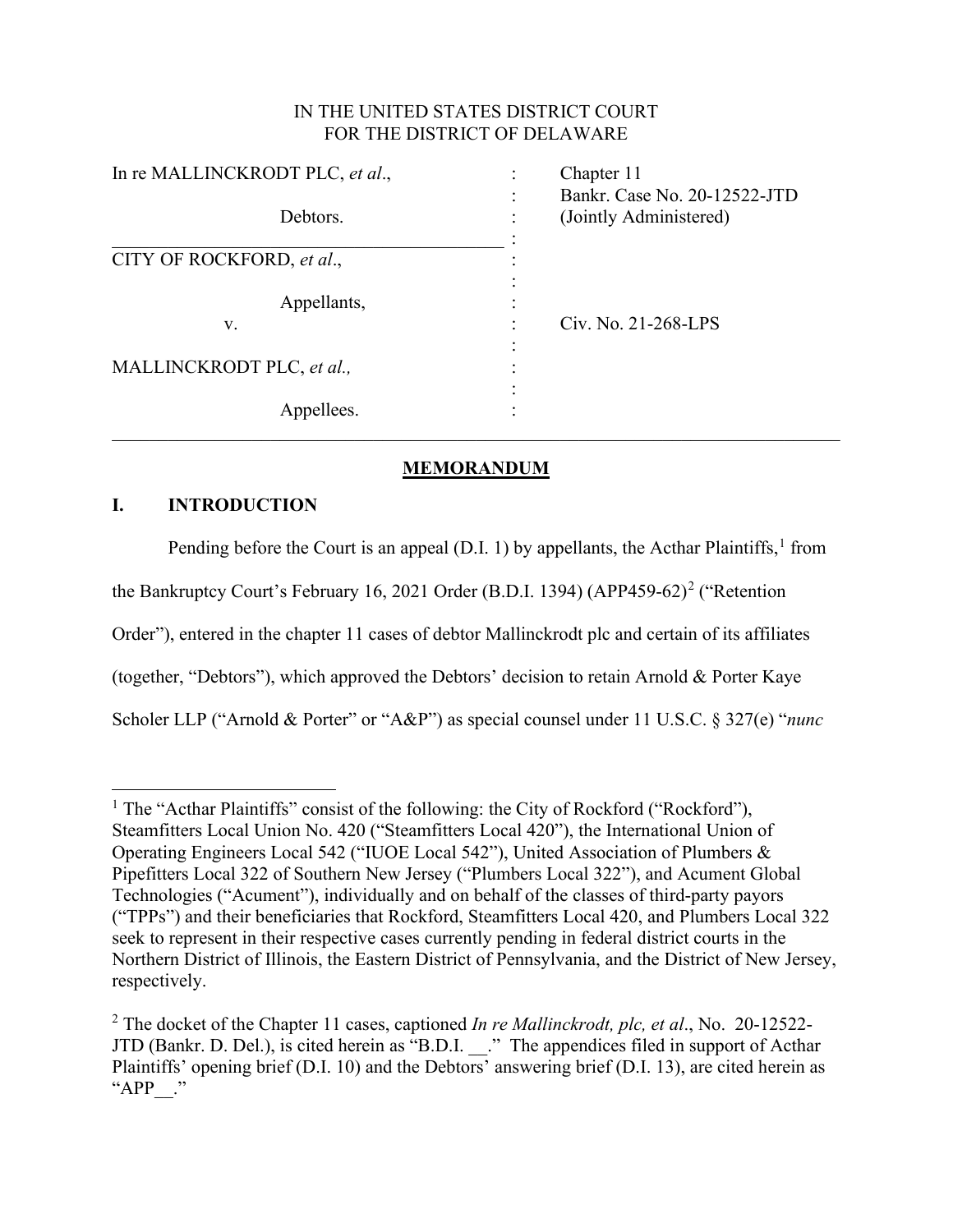*pro tunc"* to the petition date. Acthar Plaintiffs challenge the sufficiency of Arnold & Porter's disclosures, as well as the *nunc pro tunc* nature of the relief, arguing that a recent Supreme Court decision – *Roman Catholic Archdiocese of San Juan v. Acevedo Feliciano*, 140 S. Ct. 696 (2020) (per curiam) – overruled Third Circuit precedent giving bankruptcy courts discretion to grant such relief. For the reasons that follow, the Court will affirm the Retention Order.

### **II. BACKGROUND**

Prior to the chapter 11 cases, Debtors engaged Arnold & Porter for legal representation that included FDA regulatory and healthcare compliance, antitrust counseling, and antitrust, shareholder derivative, and other litigation. (APP349-50, 41) Since 2019, Arnold & Porter has been counsel to Debtors on cases relating to the distribution, pricing, and marketing of Acthar® Gel, including litigation initiated by Acthar Plaintiffs. (APP349-50, 415) On October 12, 2020 ("Petition Date"), Debtors filed their chapter 11 petitions in the Bankruptcy Court.

## **A. Ordinary Course Professionals Motion**

Two days after the Petition Date, on October 14, 2020, Debtors filed a motion (APP1-38) ("OCP Motion") seeking authorization to retain certain ordinary course professionals ("OCPs"), including Arnold & Porter. (APP28) The OCP Motion set forth the reasons these professionals were essential for Debtors to continue their normal business activities and further their chapter 11 cases. (APP12) The OCP Motion asserted that failure to retain the OCPs would severely hinder Debtors' efforts, as there was a significant risk that OCPs would be unwilling to provide services or would suspend services without a court order authorizing retention. (APP12) Accordingly, Debtors sought authorization to retain the OCPs *nunc pro tunc* to the Petition Date (i.e., two days before the OCP Motion was filed) for professionals who had been engaged prepetition, like Arnold & Porter. (APP7) The OCP Motion proposed a retention procedure under which each OCP was required to submit a "Declaration of Disinterestedness" certifying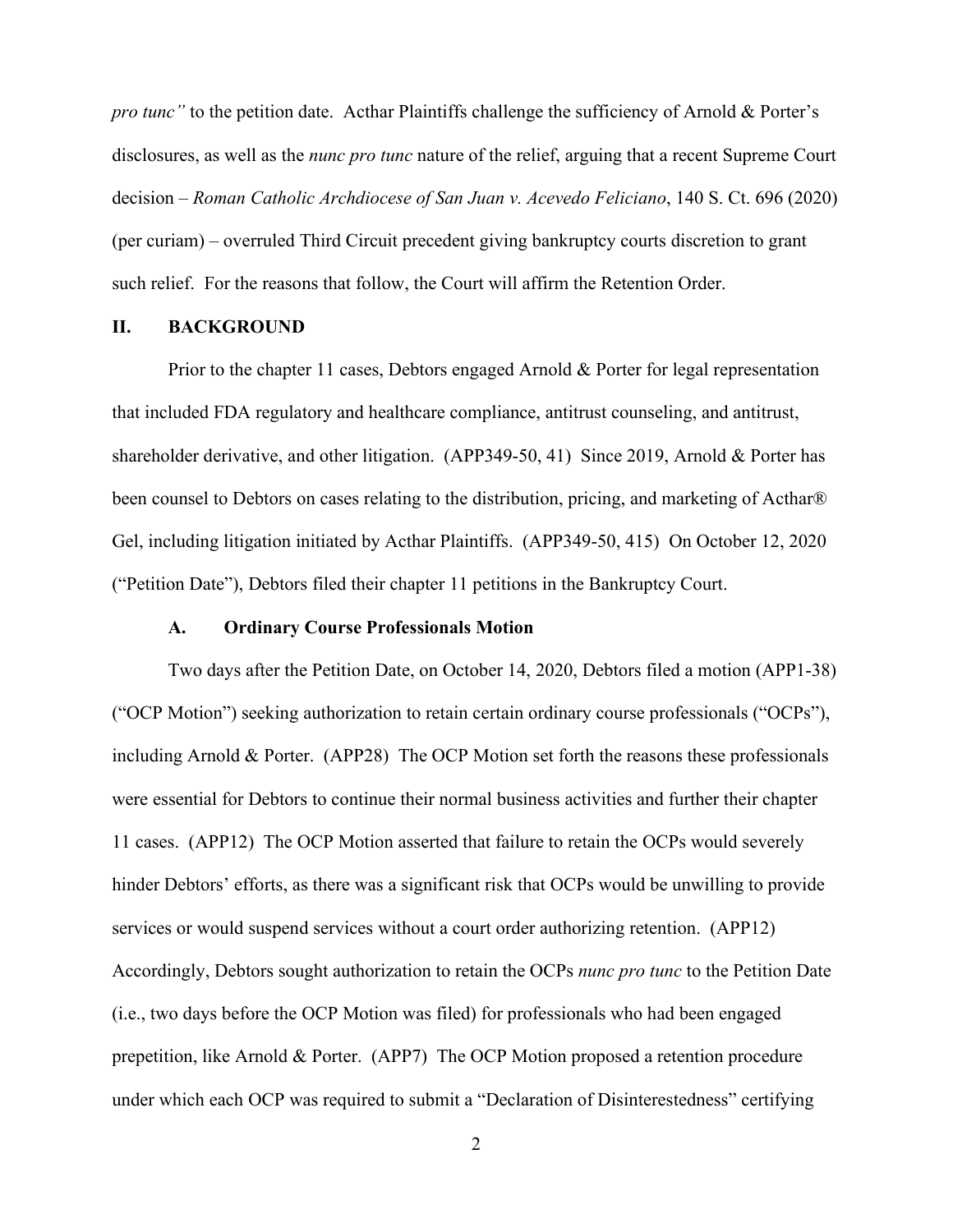that the OCP "does not represent or hold any interest adverse to the Debtors or their estates with respect to the matter(s) on which the professional is to be employed." (APP6-7; *see also* APP35- 38 (form Declaration of Disinterestedness attached to the OCP Motion)) The OCP Motion also included payment caps. For Arnold & Porter, and subject to exceptions not relevant here, "such fees and expenses . . . [could] not exceed an average of \$150,000 per month over a rolling threemonth period." (APP8-9) Incurred fees and expenses could be paid "without formal application" and would be memorialized in periodic payment summaries filed with the Bankruptcy Court. (*Id*.; APP23-24) The OCP Motion and proposed order recognized the possibility of payments "becom[ing] subject to court approval" "if such payments exceed the Cap Amounts." (APP9; APP24-25) In the OCP Motion, Debtors noted that "[a]lthough the automatic stay and other issues in these cases may decrease the Debtors' need for the services of certain Ordinary Course Professionals, the Debtors cannot now quantify or qualify their needs." (APP4) Acthar Plaintiffs did not file any objections to the OCP Motion.

#### **B. Ordinary Course Professionals Order**

On November 10, 2020, the Bankruptcy Court entered the Order (APP100-08) ("OCP Order"), which provided for retention *nunc pro tunc* to the Petition Date and gave each OCP that had already commenced postpetition services for Debtors 30 days to file the required declaration. (APP102) In compliance with the OCP Order, Arnold & Porter promptly filed a declaration by partner Michael B. Bernstein on November 25, 2020. (APP133-36) Bernstein specified that the services the firm would provide were "(1) litigation services relating to antitrust, shareholder derivative, and other claims regarding Acthar; (2) antitrust counseling related to distribution and pricing; and (3) FDA regulatory and healthcare compliance counseling." (APP135) Bernstein further declared that no "principal, partner, director or officer of, or professional employed by, the Firm . . . holds or represents any interest adverse to the Debtors or their estates with respect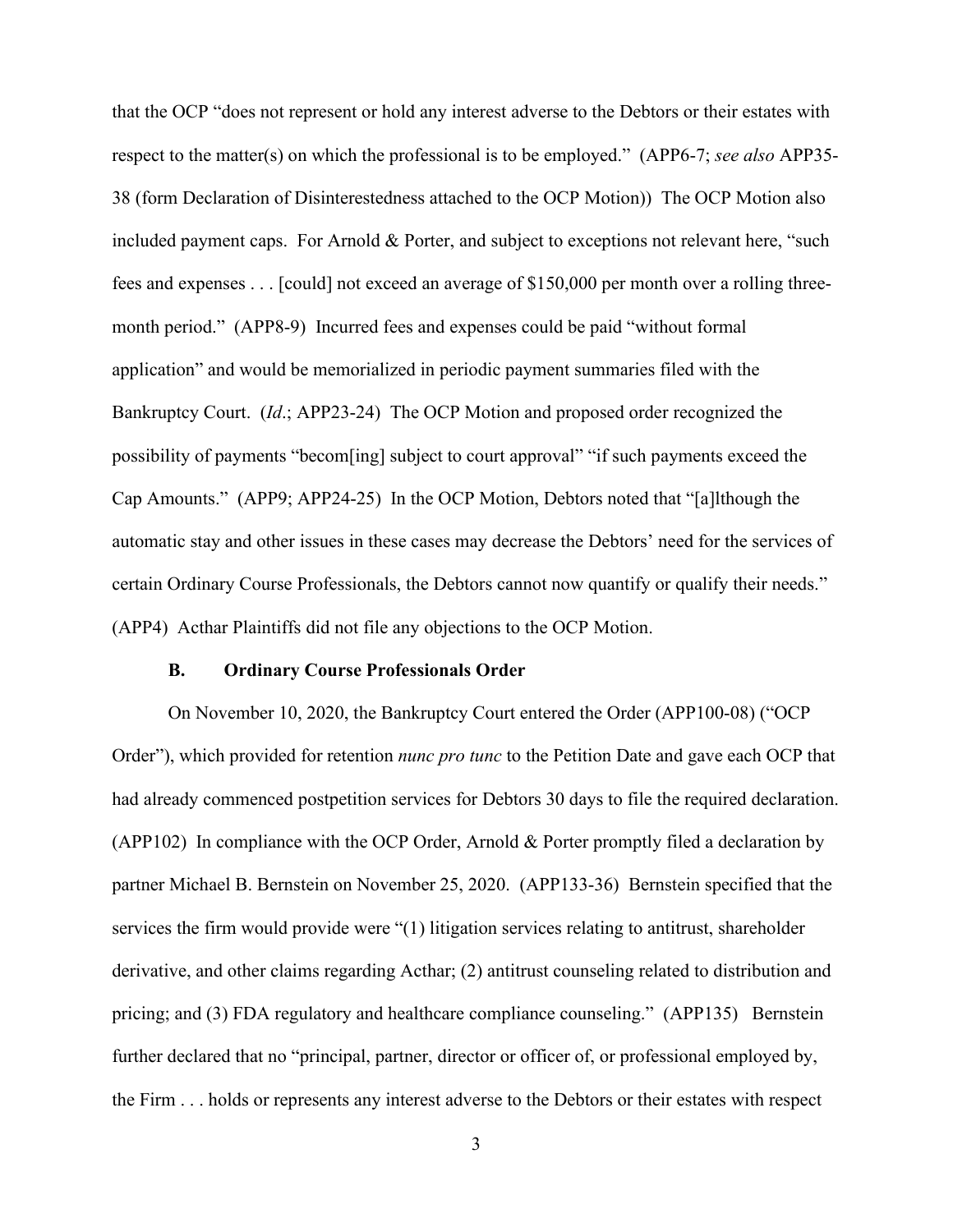to the matter(s) upon which the Firm is to be employed" and stated that while the firm may perform services for "persons that are parties in interest in these chapter 11 cases," Arnold & Porter "does not perform services for any such person in connection with these chapter 11 cases with respect to the matter(s) upon which the Firm is to be retained." (APP134-35) Bernstein disclosed that "Debtors owe the Firm \$16,024.31" in outstanding prepetition fees and expenses and recognized that payment of this debt was "subject to the limitations contained in the Bankruptcy Code" and that "the Firm may be required to waive" those fees. (APP135-36)

On December 3, 2020, Acthar Plaintiffs filed an Omnibus Objection to Retention of "Ordinary Course Professionals" by Debtors. (APP137-72) Acthar Plaintiffs did not challenge the *nunc pro tunc* aspect of the relief. Rather, Acthar Plaintiffs argued (among other things) that retaining the OCPs would not "benefit . . . the estate" because the OCPs' "services are not needed at this time," due to the fact that "litigation pending against the Debtors is stayed." (APP139-41) Acthar Plaintiffs also argued that the OCPs were not retained "in the 'ordinary course' of their business" and had not filed adequate disclosures. (APP145-57) Acthar Plaintiffs later filed a Second Omnibus Objection, raising substantially the same arguments. (APP189- 207) The Bankruptcy Court scheduled a hearing on the objections for February 25, 2021. (B.D.I. 1382 at 3)

### **C. Section 327(e) Special Counsel Application**

Prior to the hearing on the pending objections to the OCP Order, Debtors filed an application to employ and retain Arnold & Porter as special counsel to the Debtors *nunc pro tunc*  to the Petition Date. (APP327-418) ("Application") Section 327(e) allows a debtor to seek court approval to retain special counsel when doing so would be in the best interest of the estate, the attorney previously represented the debtor, and the attorney does not hold any interest "adverse to the debtor or to the estate with respect to the matter on which such attorney is to be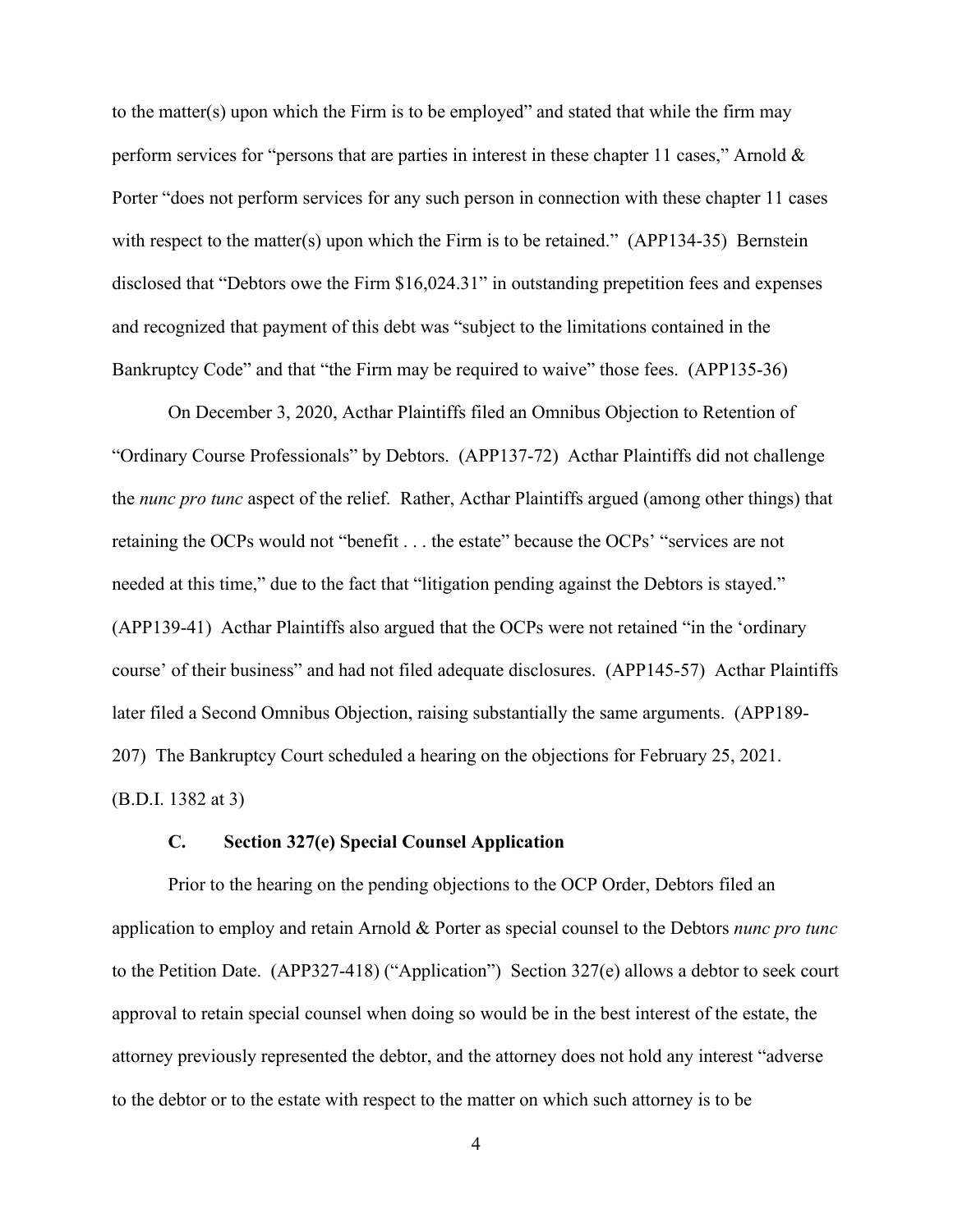employed." 11 U.S.C. § 327(e). The Application explained that, due to new developments in the chapter 11 cases, Arnold & Porter would regularly incur fees and expenses in excess of the payment cap established in the OCP Order. (APP330-32) Among the reasons given for this likelihood was the "[a]ctive litigating by the Acthar Plaintiffs of myriad issues in these chapter 11 cases" including "the filing of numerous motions." (APP454-55)

Debtors argued that Arnold & Porter was well qualified to serve as special counsel under § 327(e) and that retention would be in the best interest of the Debtors' estates, creditors, and other parties in interest. (APP332) The Application identified the interruption and duplicative cost that would result if Debtors had to obtain substitute counsel. (APP331-32) Debtors argued *nunc pro tunc* relief was appropriate, citing the Bankruptcy Court's prior grant of *nunc pro tunc* relief under the OCP Order and the fact that the Application was filed because of developments beyond Debtors' control that would require Arnold & Porter to incur fees and expenses in excess of the fee cap. (APP338)

In support, Debtors attached another declaration from Bernstein. (APP347-412) As to the \$16,026.31 that Debtors owed Arnold & Porter as of the petition date for unpaid prepetition services, Bernstein "confirm[ed] that A&P will be waiving this prepetition amount in its entirety." (APP353) The declaration stated that Bernstein "do[es] not believe there is any connection or interest . . . between A&P and (i) the U.S. Trustee or any person employed by the U.S. Trustee" or "(ii) any counsel, accountants, financial consultants and investment bankers who represent or may represent claimants or other parties in interest in the Debtors' chapter 11 cases, except as otherwise described herein." (APP353) The declaration noted that "A&P appears in cases, proceedings and transactions involving many different attorneys [and other advisors], some of which now or may in the future represent claimants and parties in interest in the Debtors' chapter 11 cases," "A&P has not represented and will not represent any such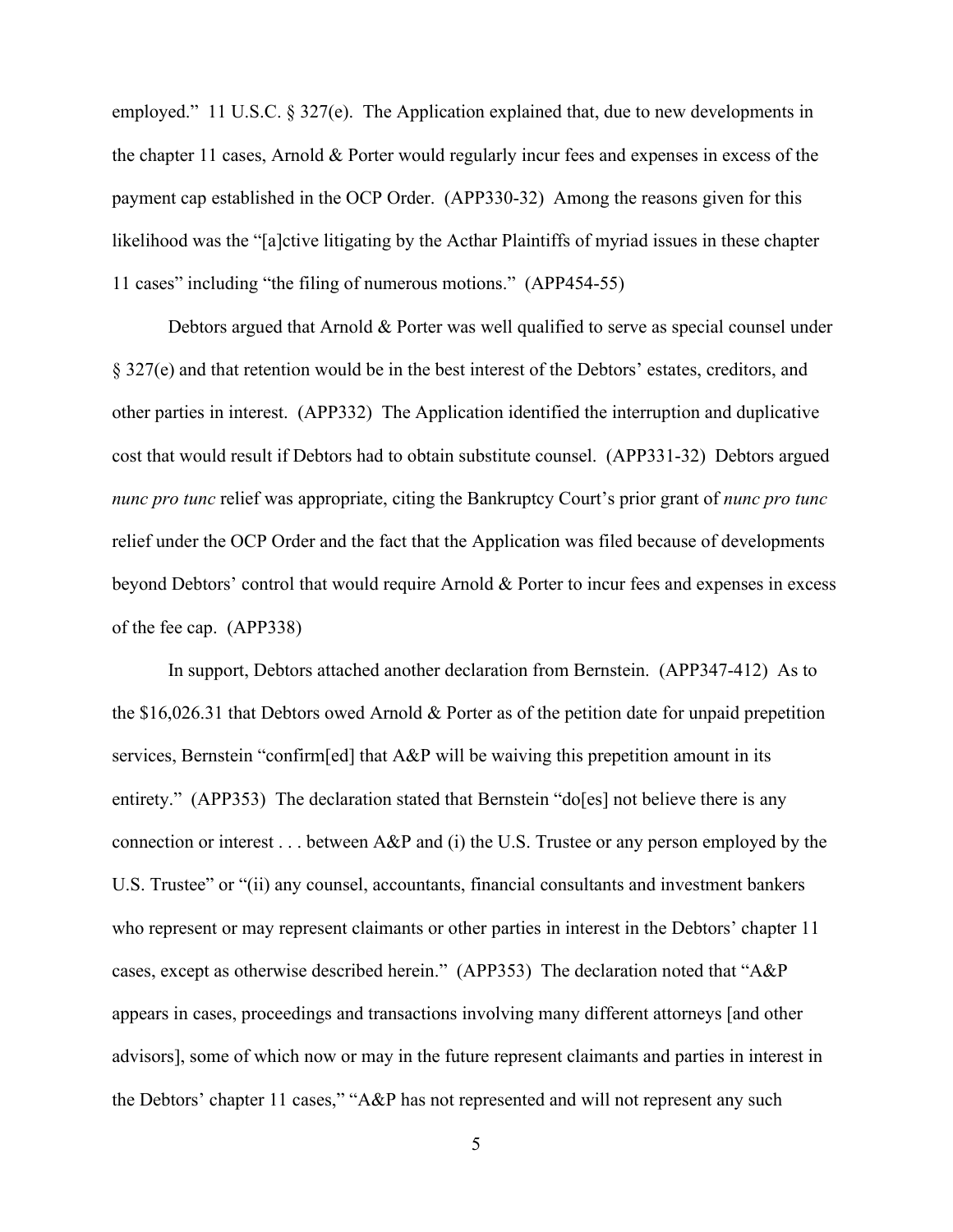entities in relation to the Debtors and their chapter 11 cases, nor does A&P have any relationship with any such entities that would be adverse to the Debtors or their estates in the matters upon which A&P is to be employed in these cases." (*Id*.) The declaration detailed the procedures the firm had followed to identify connections and potential conflicts and attached extensive schedules, listing the interested parties that Arnold & Porter had searched in its conflict database and the entities from that schedule the firm represented in the last five years. (APP351-52; APP358-89 (Sch. 1 – Potential Parties in Interest); APP390-405 (Sch. 2 – Current Clients); APP406-12 (Sch. 3 – Former Clients)) The declaration also disclosed the firm's rates and compensation arrangement with Debtors. (APP354-57) It further stated: "[f]or the 90 days prior to the Petition Date, A&P received payments in the total amount of \$3,609,155.43 in connection with the Debtors' prepetition billing arrangement with A&P." (APP356)

Debtors also attached a declaration from Stephen A. Welch, the Chief Transformation Officer of Mallinckrodt plc. (APP413-18) Welch explained that Debtors first engaged Arnold & Porter in March 2018, in relation to the Acthar litigation, other litigation, and FDA regulatory and compliance matters. (APP415) Welch explained that Arnold & Porter was "well-qualified and uniquely situated to represent the Debtors as special counsel related to regulatory, antitrust and litigation matters in these chapter 11 cases in an efficient and effective manner" and that Arnold & Porter "has gained significant knowledge regarding the Debtors' business and the matters with respect to which the Debtors are seeking to retain A&P." (APP415-16) Welch confirmed that "the Debtors and Arnold & Porter determined that A&P regularly will incur fees and expenses in excess of the [payment cap]" and that, "[b]ased on this determination, the Debtors concluded that it would be in the best interests of the Debtors' estates, creditors, and other parties in interest to retain A&P pursuant to the Application." (APP415-16) Arnold & Porter subsequently filed additional disclosures, including a February 8, 2021 supplemental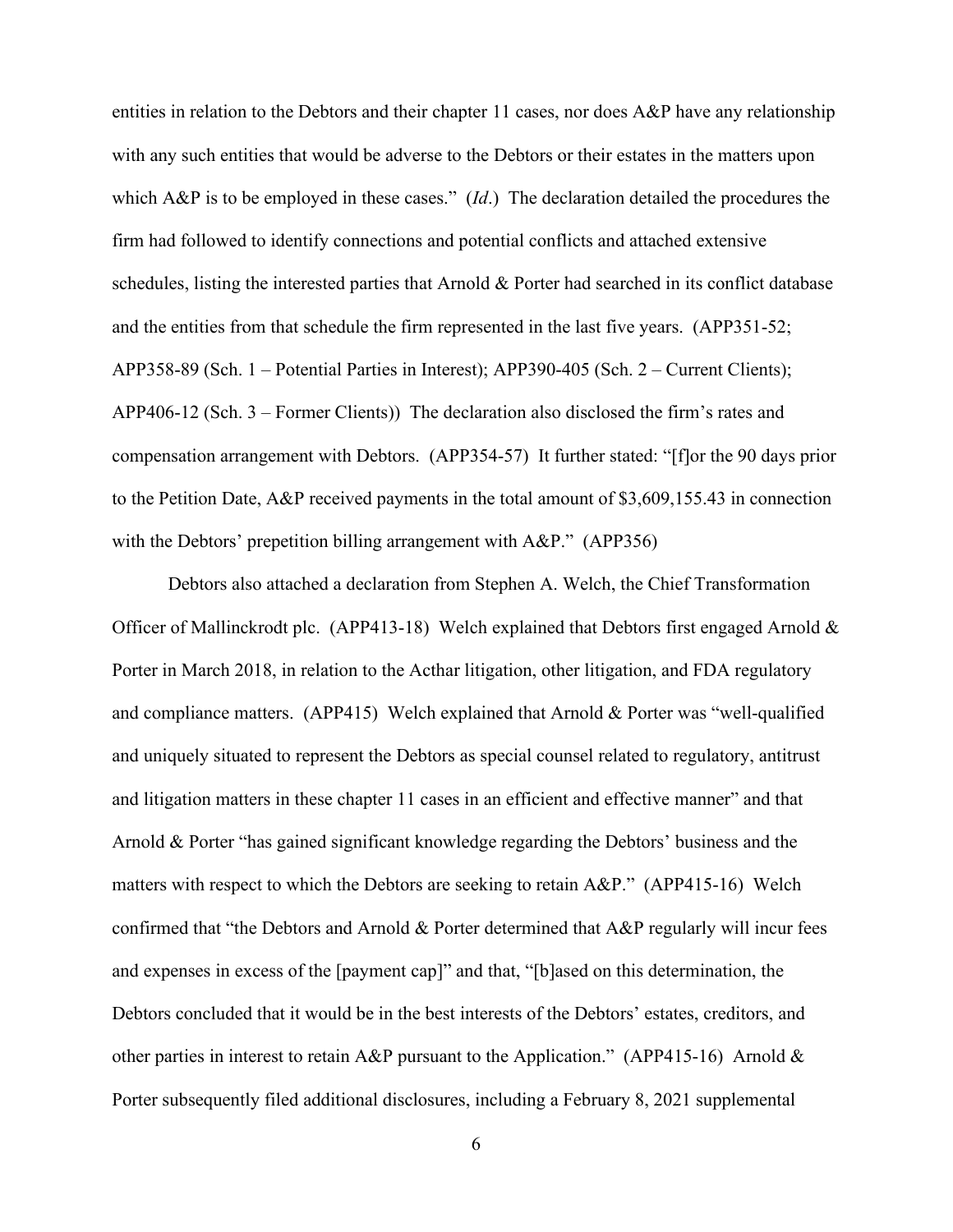declaration from Bernstein. (APP442-446; APP438-41)

Acthar Plaintiffs filed objections challenging the form and adequacy of the disclosures. They further argued that *nunc pro tunc* relief was not warranted under Third Circuit precedent. Finally, in a footnote, they asserted that Arnold & Porter's \$16,026.31 claim for prepetition fees and expenses constituted a conflict. (APP419-31)

#### **D. Hearing and Retention Under § 327(e)**

On February 11, 2021, the Bankruptcy Court held a hearing on the Application to retain Arnold & Porter under § 327(e). (APP463-543) Welch and Bernstein were cross-examined by Acthar Plaintiffs. (APP483-519 (Welch); APP520-41 (Bernstein)) Bernstein explained that the Application was filed because of "the rate cap" and "the fact that . . . the level of work was going to be more, given sort of what the debtor had seen in the bankruptcy action of what issues would come up and where they would need our expertise to support them on the influx of the Acthar Plaintiffs' claims." (APP523) Welch testified to the same effect. (APP513-14)

At a hearing the following day (APP544-85), counsel delivered closing arguments, and Debtors reiterated that Acthar Plaintiffs were the reason why Debtors needed continued advice from Arnold & Porter to such an extent that it justified retention as special counsel under § 327(e). (APP553) For the first time, Acthar Plaintiffs raised the Supreme Court's decision in *Roman Catholic Archdiocese of San Juan v. Acevedo Feliciano*, 140 S. Ct. 696 (2020) (per curiam). (APP574-75) Although counsel for Acthar Plaintiffs acknowledged that *Acevedo* "goes to jurisdiction," conceded that "nunc pro tunc . . . has been the custom and practice in this jurisdiction for a long time," and admitted that he had himself "filed thousands, probably hundreds of motions at least nunc pro tunc throughout the course of my career," Acthar Plaintiffs argued that the Supreme Court had now overruled that established precedent and practice. (APP559, 574)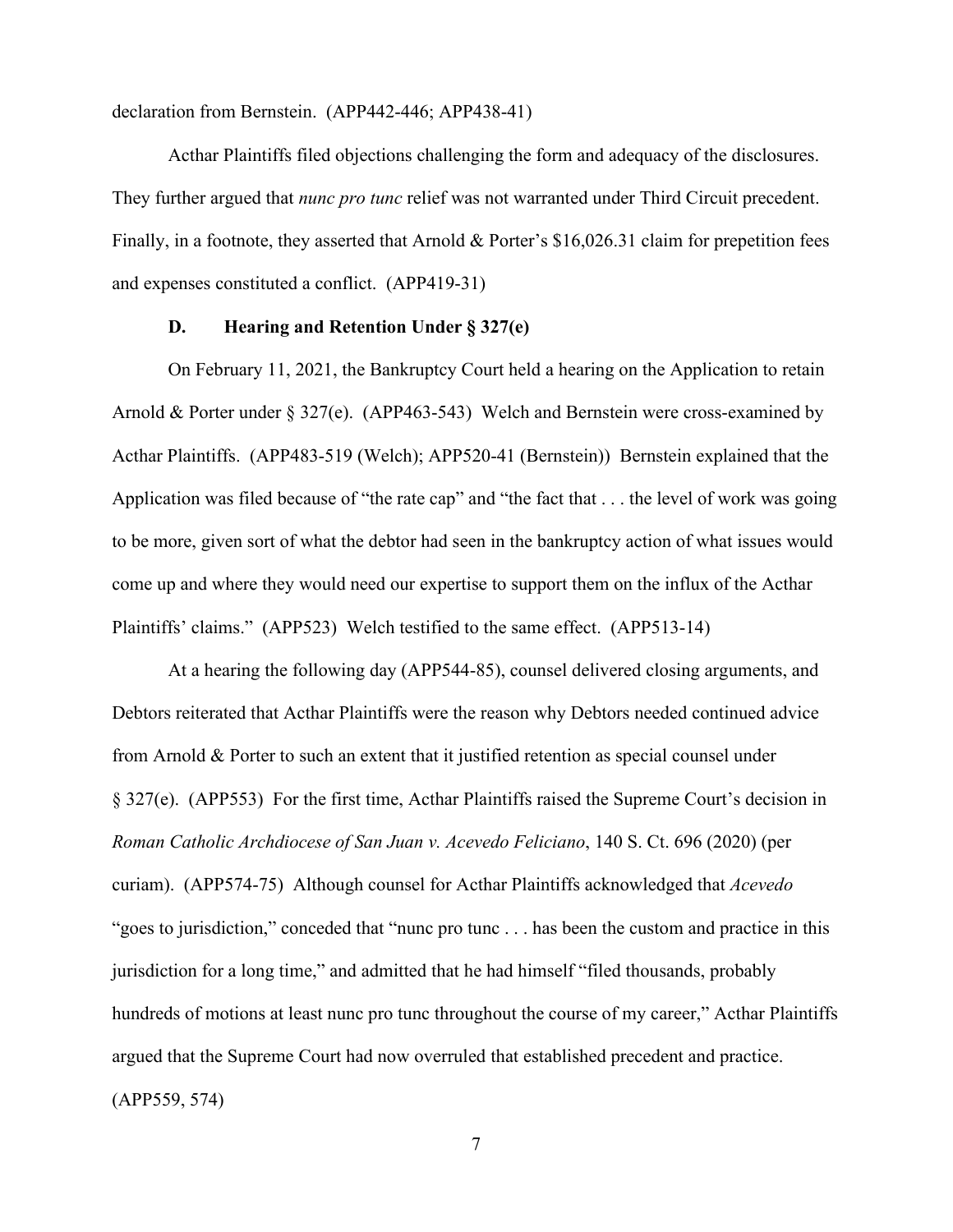In its bench ruling granting the Application, the Bankruptcy Court held that Debtors had satisfied all of § 327(e)'s requirements. The Bankruptcy Court found that Arnold & Porter had "represented the debtor previously." (APP581) The Bankruptcy Court further found, "based on the evidence that was presented during the [February 11] hearing," that "it is in the best interest of the estate to allow Arnold & Porter to give advice to the debtors on . . . [the] issues that they're being retained for," including issues related to the Acthar litigation, which "Arnold & Porter was involved intimately in . . . prepetition" and which "have become prominent in this case and will continue to be prominent." (APP581-82) The Bankruptcy Court also found, "again, based on the record, that there is no adverse interest that Arnold & Porter holds that relates to the matter for which they are being employed." (APP582) Finally, the Bankruptcy Court held that *nunc pro tunc* relief was warranted. (APP582-83) The Bankruptcy Court rejected the Acthar Plaintiffs' reliance on *Acevedo*, holding that the Supreme Court's decision was "limited in its scope" and dealt with use of "a nunc pro tunc order to create jurisdiction where jurisdiction did not previously exist." (*Id.*) On February 16, 2021, the Bankruptcy Court entered the Retention Order, granting the Application. (APP459-62)

## **E. Appeal**

Acthar Plaintiffs timely appealed the Retention Order. (D.I. 1) The merits of the appeal are fully briefed. (D.I. 9, 12, 14) No party requested oral argument. The Court did not hear oral argument because the facts and legal arguments are adequately presented in the briefs and record and the decisional process would not be significantly aided by oral argument.

### **III. JURISDICTION AND STANDARD OF REVIEW**

Appeals from the Bankruptcy Court to this Court are governed by 28 U.S.C. § 158. Pursuant to § 158(a), district courts have mandatory jurisdiction to hear appeals "from final judgments, orders, and decrees." A bankruptcy court has "considerable discretion in approving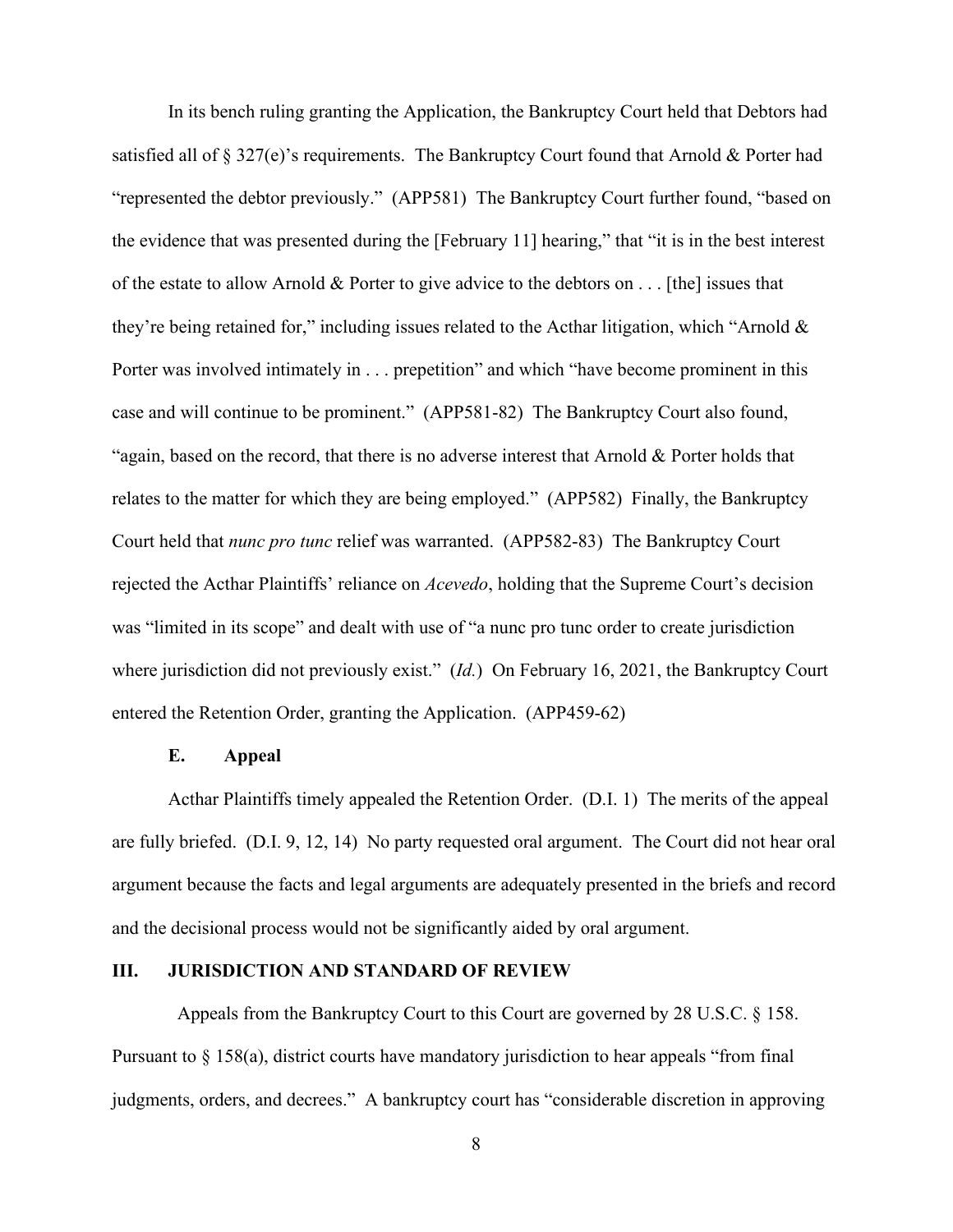. . . retention under the standards of section 327 in light of the specific facts and circumstances of the case." *Century Indem. Co. v. Boy Scouts of Am. (In re Boy Scouts of Am.)*, 2021 WL 1820574, at \*5 (D. Del. May 6, 2021). A bankruptcy court's decision on a § 327(e) application "is reviewed for abuse of discretion." *Phila. Newspapers, LLC v. Off. Comm. of Unsecured Creditors*, 408 B.R. 585, 596-97 (E.D. Pa. 2009) (citing *Staiano v. Pillowtex, Inc. (In re Pillowtex, Inc.)*, 304 F.3d 246, 250 (3d Cir. 2002)). "An abuse of discretion exists where the ... court's decision rests upon a clearly erroneous finding of fact, an errant conclusion of law or an improper application of law to fact." *Id*. at 597 (internal quotation marks omitted). "A decision to grant *nunc pro tunc* approval is in the discretion of the bankruptcy court, and is reviewed for abuse of discretion only." *F/S Airlease II, Inc. v. Simon*, 844 F.2d 99, 103 (3d Cir. 1988) (citation omitted).

#### **IV. DISCUSSION**

## **A. The Application Satisfied the Requirements of Section 327(e)**

To approve the appointment of special counsel under section 327(e), the Bankruptcy Court was required to find that: "(1) the representation is in the best interest of the estate, (2) the attorney represented the debtor in the past, (3) the attorney is for a specific purpose approved by the court, other than to represent the debtor in conducting the case, [and] (4) the attorney does not represent or hold an interest adverse to the debtor or the debtor's estate" with respect to the matter on which the attorney is to be employed. *Stapleton v. Woodworkers Warehouse, Inc. (In re Woodworkers Warehouse, Inc.)*, 323 B.R. 403, 406 (D. Del. 2005); *see also* 11 U.S.C.  $$327(e).$ 

Acthar Plaintiffs make no argument as to the first three requirements of the statute, and the Bankruptcy Court correctly found they were satisfied here. "[B]ased on the evidence that was presented during the [February 11] hearing," the Bankruptcy Court found that retaining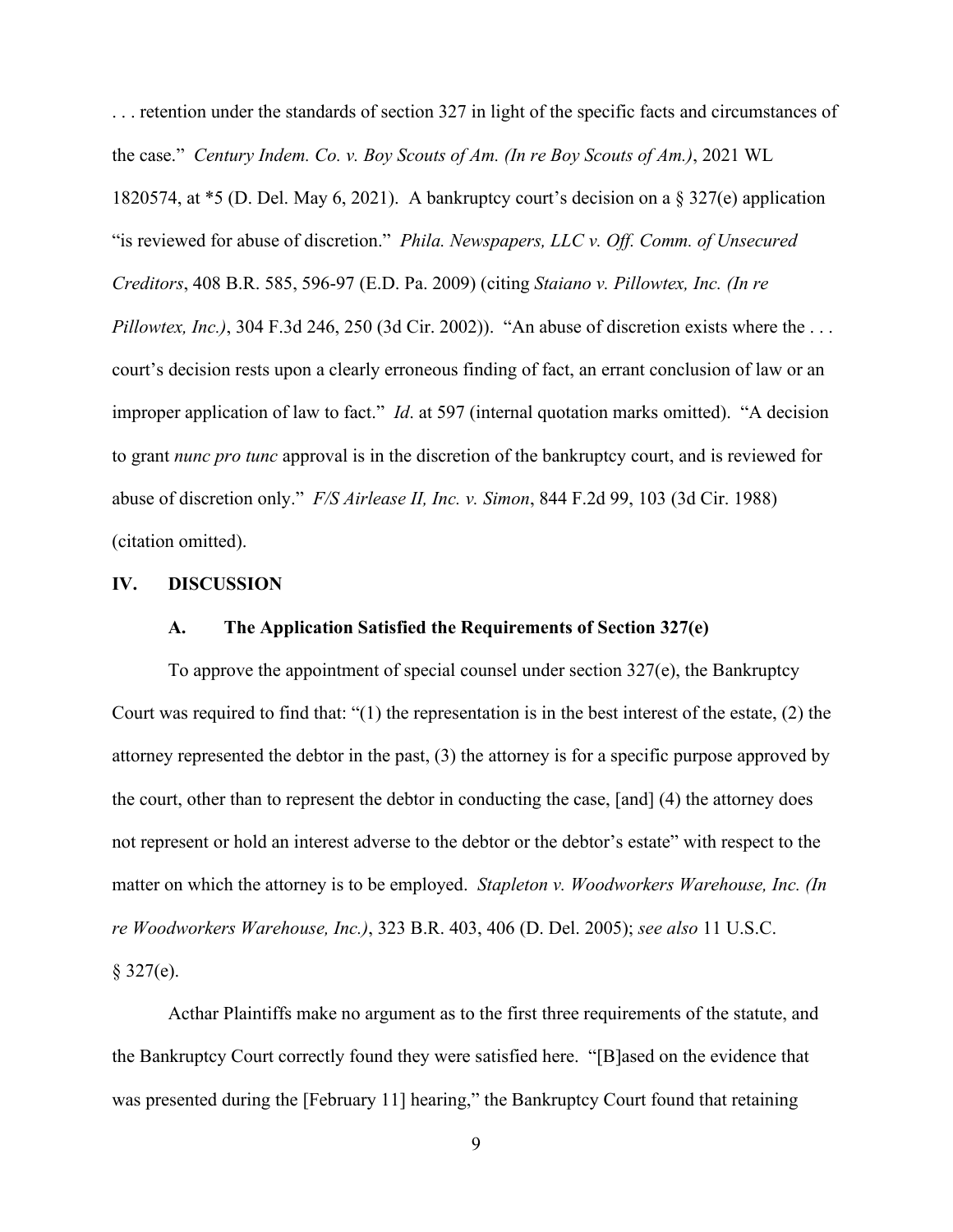Arnold & Porter was "in the best interest of the estate" and that Arnold & Porter had "represented the debtor previously." (APP581) Additionally, the specific purpose and tasks for which Arnold & Porter was being retained were clearly delineated, and were separate and not duplicative of the services performed by general bankruptcy counsel. (APP332-33, APP336; APP350-51) These findings find ample support in the record.

Acthar Plaintiffs' arguments touch only on the fourth "adverse interest" requirement of § 327(e). The Bankruptcy Court's findings in this regard were also supported by the record, including the Bernstein and Welch declarations. The Bernstein declaration presented unrebutted evidence that there was no "connection or interest . . . between A&P" and "the U.S. Trustee or any person employed by the U.S. Trustee" or claimants' or other parties in interest's "counsel, accountants, financial consultants and investment bankers." (APP353) Bernstein declared that "A&P has not represented and will not represent any" attorneys, counsel, accountants, financial consultants and investment bankers, who now or may in the future represent claimants and parties in interest "in relation to the Debtors and their chapter 11 cases," and that Arnold & Porter does not "have any relationship with any such entities that would be adverse to the Debtors or their estates in the matters upon which A&P is to be employed in these cases." (*Id*.) The Bernstein declaration further detailed the procedures his firm had followed to identify potential conflicts. (APP351-52; APP358-89; APP390-405; APP406-12) These disclosures are unrebutted by any evidence cited by Acthar Plaintiffs.

Acthar Plaintiffs argue that Arnold & Porter failed to disclose certain required information, which left the Bankruptcy Court unable to properly assess whether there was any "conflict of interest" that would be "disqualifying" under § 327(e). (*See* D.I. 9 at 31-34; *id.* at 2, Statement of the Issues 3(i)) Acthar Plaintiffs focus on two specific items: (i) a "Statement of Work" signed in July 2020, and (ii) the "compensation paid within the 90 days prior to the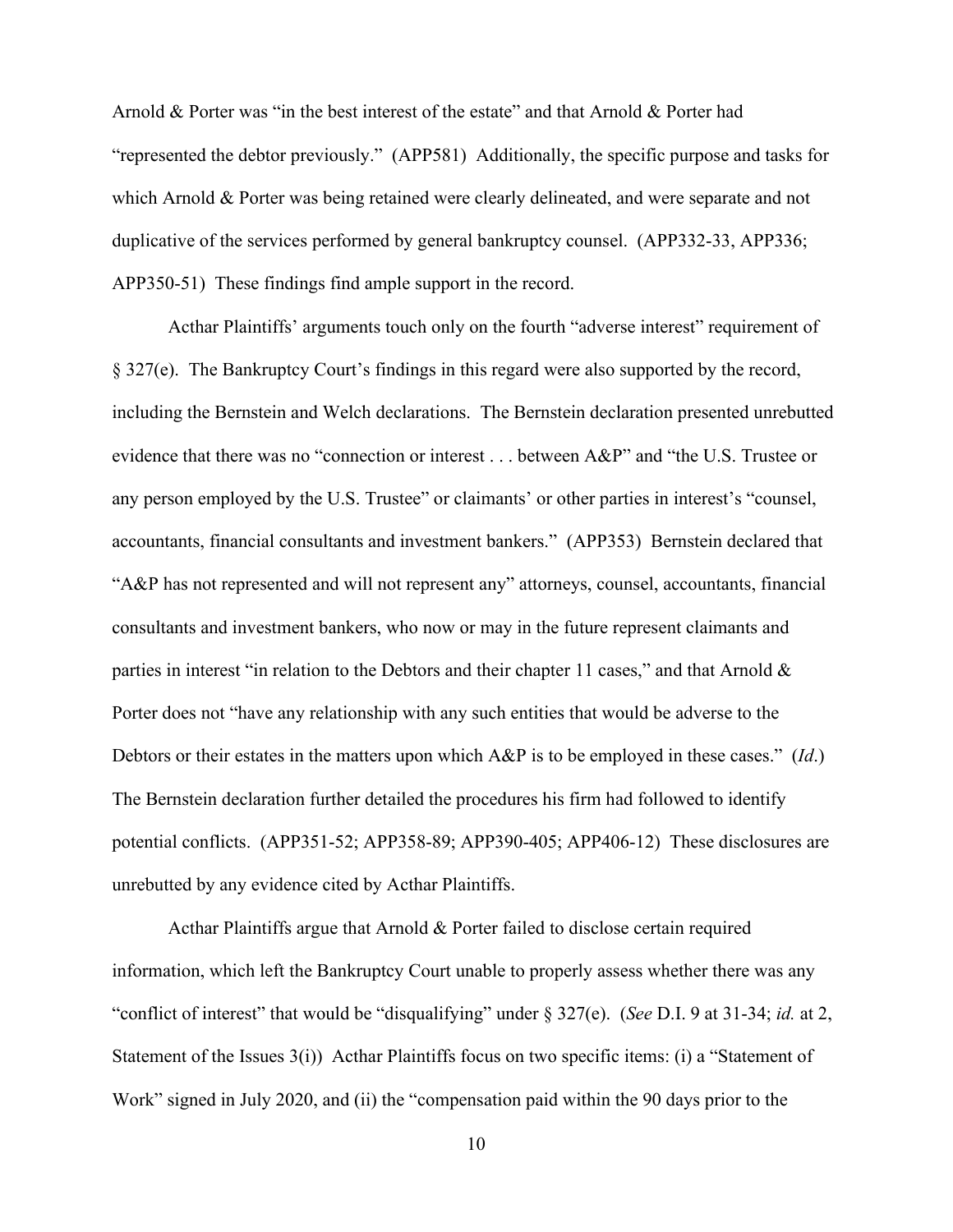Petition Date for services provided pre-Petition date and to be provided post-Petition Date." (*Id*. at 31-32) However, Acthar Plaintiffs later admit that all of this information was in fact disclosed. (*Id*. at 34) (noting disclosure of all information prior to or at February 11, 2021 hearing) The Statement of Work was disclosed before the February 11, 2021 hearing on the § 327(e) Application, and Acthar Plaintiffs extensively cross-examined Welch and Bernstein about that document at the hearing. (*See* APP502-09, 512-13, 518-19, 528-31) The Application also attached the Bernstein declaration, which disclosed the amount Arnold & Porter had received in the 90 days prior to the petition date. (APP335, APP356)

Indeed, it is unclear what asserted disclosure violation Acthar Plaintiffs are raising on appeal other than an asserted delay in making the disclosures. Acthar Plaintiffs' opening brief includes a litany of cases involving disclosure issues, but those cases are inapposite. (*See* D.I. 9 at 32-34) As Debtors correctly point out, most relate to a true failure to disclose, not a situation (like here) where all disclosures were made before the approval decision.<sup>[3](#page-10-0)</sup> The only cases cited that considered a delay in disclosure are distinguishable from these facts.<sup>[4](#page-10-1)</sup>

<span id="page-10-0"></span><sup>3</sup> *See NNN 400*, 619 B.R. at 813; *DeAngelis v. Jacques H. Geisenberger, Jr., P.C. (In re Ressler Hardwoods & Flooring, Inc.)*, 2010 WL 2342497, at \*5-6 (Bankr. M.D. Pa. June 8, 2010); *In re Ramelah,* 2008 WL 5411072, at \*6 (Bankr. E.D. Pa. Oct. 14, 2008), *aff'd sub nom. Leinbach v. Reigle (In re Ramelah)*, 2009 WL 1213953 (E.D. Pa. May 5, 2009); *In re Source Enters., Inc*., 2008 WL 850229, at \*12 (Bankr. S.D.N.Y. Mar. 27, 2008); *In re eToys, Inc*., 331 B.R. 176, 191 (Bankr. D. Del. 2005*); In re Molten Metal Tech., Inc*., 289 B.R. 505, 509 (Bankr. D. Mass. 2003); *In re Hot Tin Roof, Inc*., 205 B.R. 1000, 1004 (B.A.P. 1st Cir. 1997); *In re BH & P, Inc*., 949 F.2d 1300, 1317 (3d Cir. 1991); *cf. In re McDermott International, Inc*., 614 B.R. 244, 255 (Bankr. S.D. Tex. 2020) (no failure to disclose at issue).

<span id="page-10-1"></span><sup>4</sup> *In re Universal Bldg. Prods*., 486 B.R. 650, 658-61, 663-64 (Bankr. D. Del. 2010), involved inadequate disclosure of applicant's engagement in "improper practice" "of using others to solicit proxies to act at a committee formation meeting" in violation of ethics rules. *In re Frascella Enters., Inc.*, 2006 WL 1530256, at \*6 (Bankr. E.D. Pa. Apr. 12, 2006), involved late "disclosures [that] still obfuscate the facts."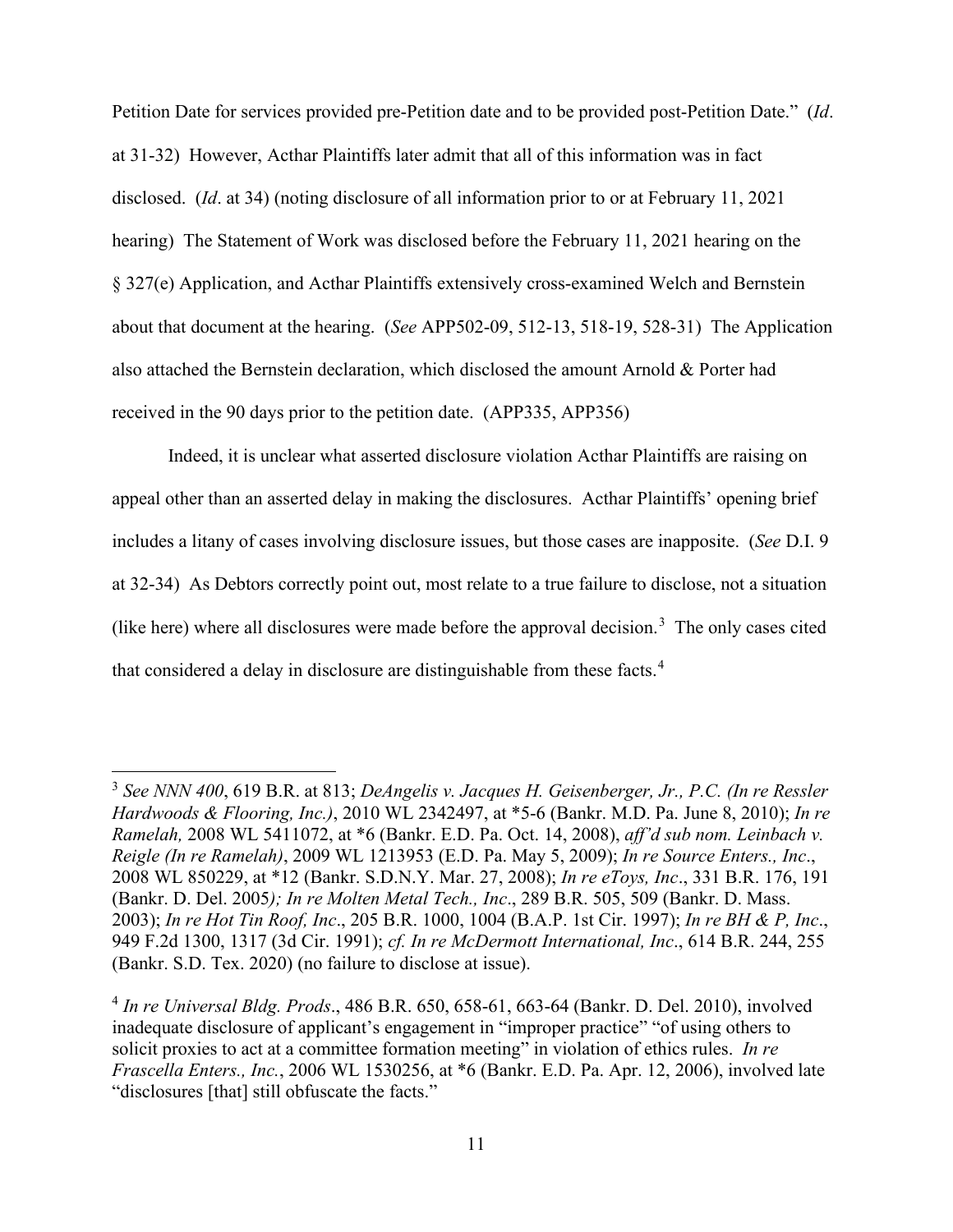As Debtors correctly point out, all but two of the cases cited by Acthar Plaintiffs involve statutory provisions other than § 327(e). Most of the cases cited in the opening brief involved § 327(a), which has a broader, more exacting conflict-of-interest standard than appointment of special counsel under § 327(e) and, accordingly, different disclosure requirements. *See, e.g.*, *DeVlieg-Bullard, Inc. v. Natale (In re DeVlieg, Inc.)*, 174 B.R. 497, 503 (N.D. Ill. 1994) ("[S]ection 327(e) does not require that counsel be a 'disinterested person,' as section 327(a) does . . . ."); *Phila. Newspapers, LLC,* 408 B.R. at 597 n.14 ("Because the appointments of general counsel and special counsel are governed by separate Bankruptcy Code provisions, cases interpreting the appointment of general counsel under § 327(a) are inapplicable to an analysis of the appointment of special counsel under  $\S 327(e)$ .").

Acthar Plaintiffs cite only two cases addressing  $\S 327(e)$ . In those cases, the bankruptcy court found that the undisclosed information revealed a disqualifying adverse interest. *See In re NNN 400 Cap. Ctr. 16, LLC*, 619 B.R. 802, 814-15 (Bankr. D. Del. 2020) (firm failed to disclose fee-sharing arrangement with undisclosed third-party that created "a pecuniary interest adverse to the Debtors"); *Molten Metal*, 289 B.R. at 508-09, 512 (firm failed to disclose prepetition confidentiality agreement with debtor that created "a disqualifying adverse interest"). No similar facts are present here. Fundamentally, Acthar Plaintiffs cite no case for the proposition that a professional may be disqualified because of (at most) a slightly delayed disclosure of information that provides more detail about a connection that had already been disclosed.

Acthar Plaintiffs argue that including Arnold & Porter in the initial OCP Motion was "an attempted end run around the disclosure requirements under Section 327(e)." (D.I. 9 at 30; *id*. at 2, Statement of the Issues 3(ii)) This theory is contradicted, however, by the unrebutted evidence in the record. Debtors included Arnold & Porter in the OCP Motion and only reversed course when they realized that Arnold & Porter would exceed the payment caps set in the OCP Order as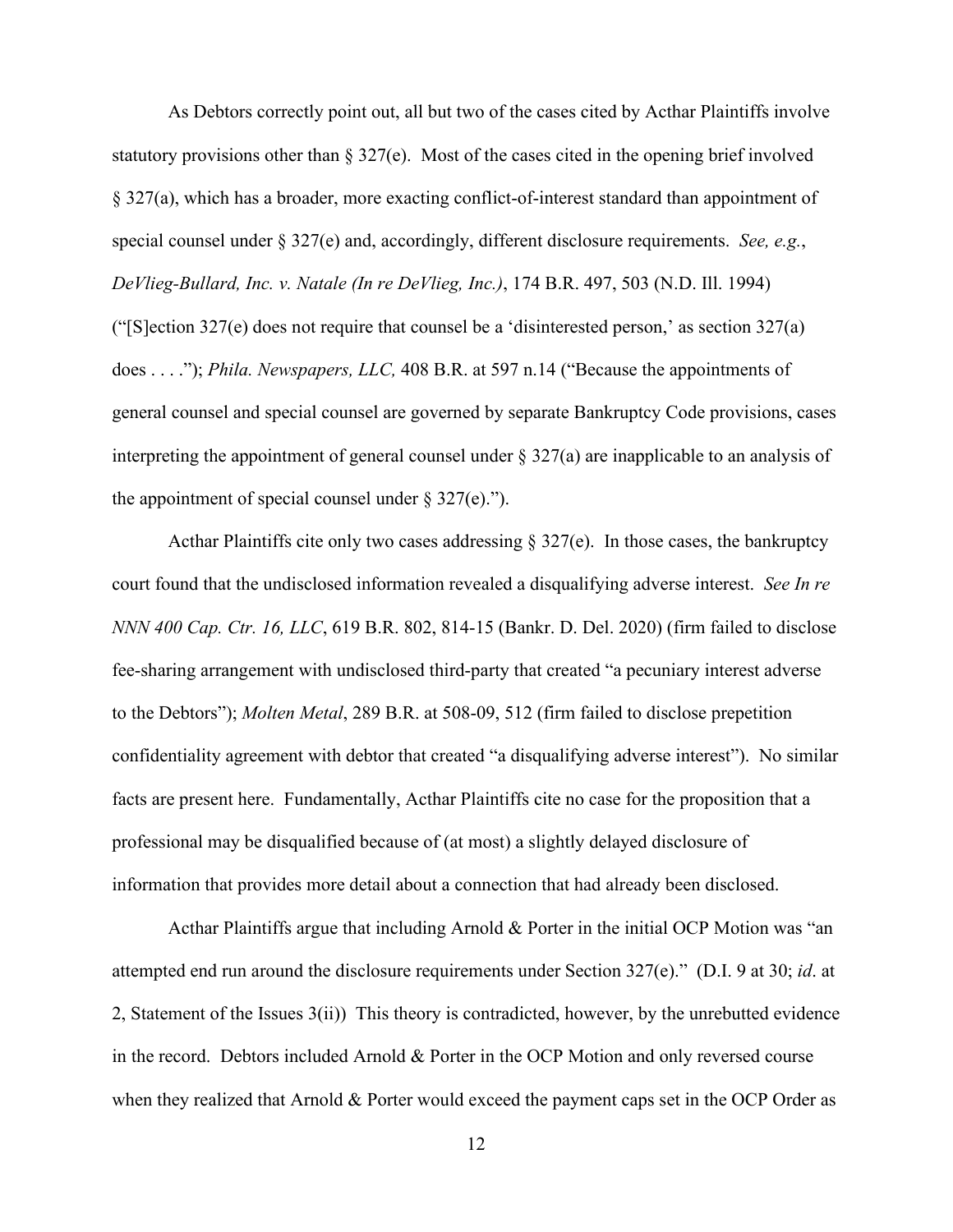a result of new developments: namely, Acthar Plaintiffs' aggressive tactics in the bankruptcy proceedings. (APP41[5](#page-12-0); APP454-55; APP512-14, 523; APP553)<sup>5</sup> The Bankruptcy Court credited this explanation – a finding that is not clearly erroneous. (APP581-82) Acthar Plaintiffs' speculation that Debtors were somehow attempting to avoid the disclosure requirements are devoid of record support.

Finally, Acthar Plaintiffs argue that "Arnold & Porter held an interest adverse to the estate based on the preference payments received and a *Pillowtex* analysis should have been conducted. None was conducted and Arnold & Porter should have been disqualified." (D.I. 9 at 35-36; *id*. at 2 (Statement of the Issues 4)) The Court concludes, instead, that *Pillowtex* does not apply here.<sup>[6](#page-12-1)</sup> Pillowtex is a § 327(a) case about the "disinterested" requirement that finds no analogue in  $\S 327(e)$ . Moreover, the respective "adverse interest" requirements in the two sections differ. As courts have recognized, having claims against the estate for unpaid prepetition professional fees does not amount to an "interest adverse to the debtor or to the estate with respect to the matter on which such attorney is to be employed" for purposes of  $\S 327(e)$ . *See, e.g., DeVlieg, Inc.*, 174 B.R. at 503 ("[S]ection 327(e) . . . permit[s] counsel to have claims for prior fees."); *In re Potter*, 2009 WL 2922850, at \*1 (Bankr. D.N.M. June 12, 2009) ("A prepetition claim for unpaid professional fees arising from proposed special counsel's pre-petition representation of the Debtor does not disqualify such counsel from representing the trustee under 11 U.S.C. § 327(e)."); *In re EBW Laser, Inc*., 333 B.R. 351, 359 & n.3 (Bankr. M.D.N.C. 2005) (same); *In re Henlar, Ltd.,* 1997 WL 4567 at \*1, 3-4 (E.D. La. Jan. 6, 1997) (same).

<span id="page-12-0"></span><sup>&</sup>lt;sup>5</sup> Whether Arnold & Porter was ever "an ordinary course professional" (D.I. 9 at 31) has nothing to do with whether the Bankruptcy Court properly approved its retention under  $\S 327(e)$ .

<span id="page-12-1"></span> $6$  Accordingly, the Court need not consider Debtors' additional argument that the Acthar Plaintiffs waived the *Pillowtex* argument. (*See* APP419-31)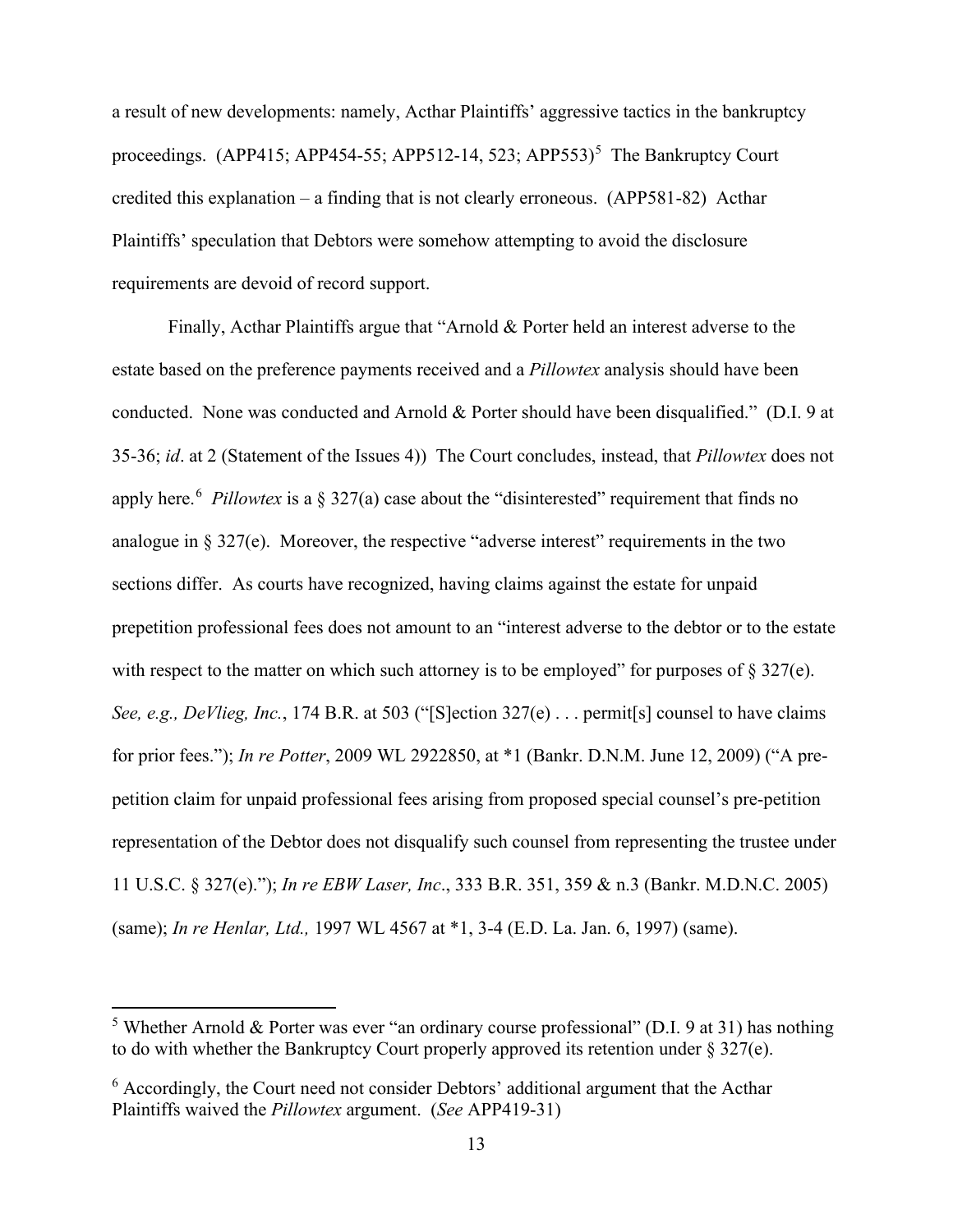As the Debtor correctly points out, the same holds true with respect to prepetition payments. Such claims or payments are relevant to whether general counsel has an interest adverse "to the estate" for  $\S 327(a)$  purposes but, without more, are not relevant to whether special counsel has a qualifying adverse interest "with respect to the matter on which such attorney is to be employed" for § 327(e) purposes. *See DeVlieg*, 174 B.R. at 503 (explaining different adverse interest requirements). Indeed, prepetition claims or payments are expected for special counsel, as one statutory requirement is that counsel have previously represented the debtor. *See* 11 U.S.C. § 327(e).

Full disclosure was made prior to the Bankruptcy Court's entry of the Retention Order, and Acthar Plaintiffs have failed to identify any cognizable "adverse interest." Accordingly, the Court finds no error in the Bankruptcy Court's finding "that there is no adverse interest that Arnold & Porter holds that relates to the matter for which they are being employed." (APP582)

## **B.** *Nunc Pro Tunc* **Relief Was Not an Abuse of Discretion**

The Acthar Plaintiffs challenge the Bankruptcy Court's decision to approve the retention *nunc pro tunc* to the Petition Date. Under controlling Third Circuit law, "bankruptcy courts have the power to authorize retroactive employment of counsel and other professionals under their broad equity power . . . [w]here equitable concerns weigh in favor of granting retroactive approval to enable deserving professionals to recover compensation for work actually done." *In re Arkansas Co*., 798 F.2d 645, 650 (3d Cir. 1986). "[R]etroactive approval" may be granted if "prior approval would have been appropriate" and "the delay in seeking approval was due to hardship beyond the professional's control." *Id*. at 650; *see also F/S Airlease II, Inc. v. Simon*, 844 F.2d 99, 105 (3d Cir. 1988). Such "retroactive approval" is reviewed for abuse of discretion. *Arkansas Co*., 798 F.2d at 650.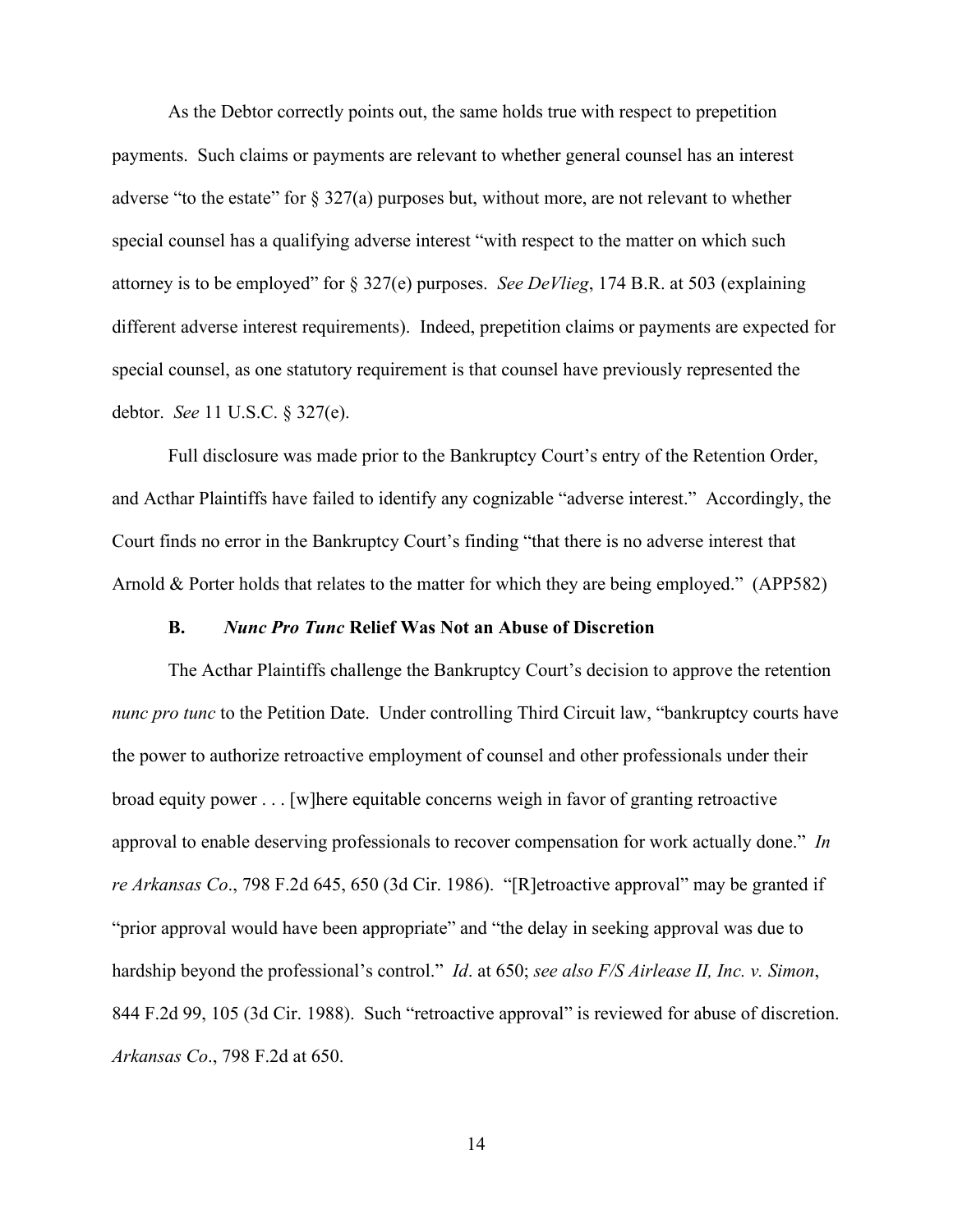The default rule for bankruptcy courts in Delaware is that retention is effective "as of the date the motion was filed." Del. Bankr. L.R. 2014-1(b). Bankruptcy courts routinely authorize retroactive approval to the bankruptcy petition date,<sup>[7](#page-14-0)</sup> and district courts and courts of appeals routinely affirm such approvals under an abuse of discretion standard.<sup>[8](#page-14-1)</sup> Moreover, the Office of the U.S. Trustee's long-held position is that it will "not ordinarily object" if "retention applications" for "professionals" are "filed within 30 days of the petition date." *In re United Cos. Fin. Corp*., 241 B.R. 521, 526 (Bankr. D. Del. 1999). Hence, as counsel for Acthar Plaintiffs has admitted below, *nunc pro tunc* relief "has been the custom and practice in this jurisdiction for a long time." (APP574)

The Bankruptcy Court was well within its discretion in following the established case law and finding retroactive approval appropriate here. There was no delay in seeking approval of Arnold & Porter as counsel. Debtors filed an application just two days after filing the bankruptcy petition. (APP1-38) The OCP Motion requested and the OCP Order granted *nunc pro tunc* relief (APP7; APP104), and no party objected to that aspect of the OCP Order. Both the OCP Motion and the OCP Order contemplated the possibility that the payments to Arnold  $\&$ Porter would be "subject to court approval" if they consistently exceeded the OCP payment caps. (APP24-25; APP106) As the Debtors point out, that possibility became a reality with respect to Arnold & Porter when the Acthar Plaintiffs chose to actively litigate "myriad issues," including by "filing of numerous motions" in the bankruptcy proceeding (and, to date, numerous appeals). (APP454-55, APP581-82) When Debtors realized that the payment caps would routinely be exceeded, they promptly filed the § 327(e) Application. (APP327-418) Because these

<span id="page-14-0"></span><sup>7</sup> *See, e.g., In re Art Van Furniture, LLC*, 617 B.R. 509, 520 (Bankr. D. Del. 2020).

<span id="page-14-1"></span><sup>8</sup> *See, e.g., Boy Scouts of Am*., 2021 WL 1820574, at \*6-8; *Woodworkers Warehouse*, 323 B.R. at 405.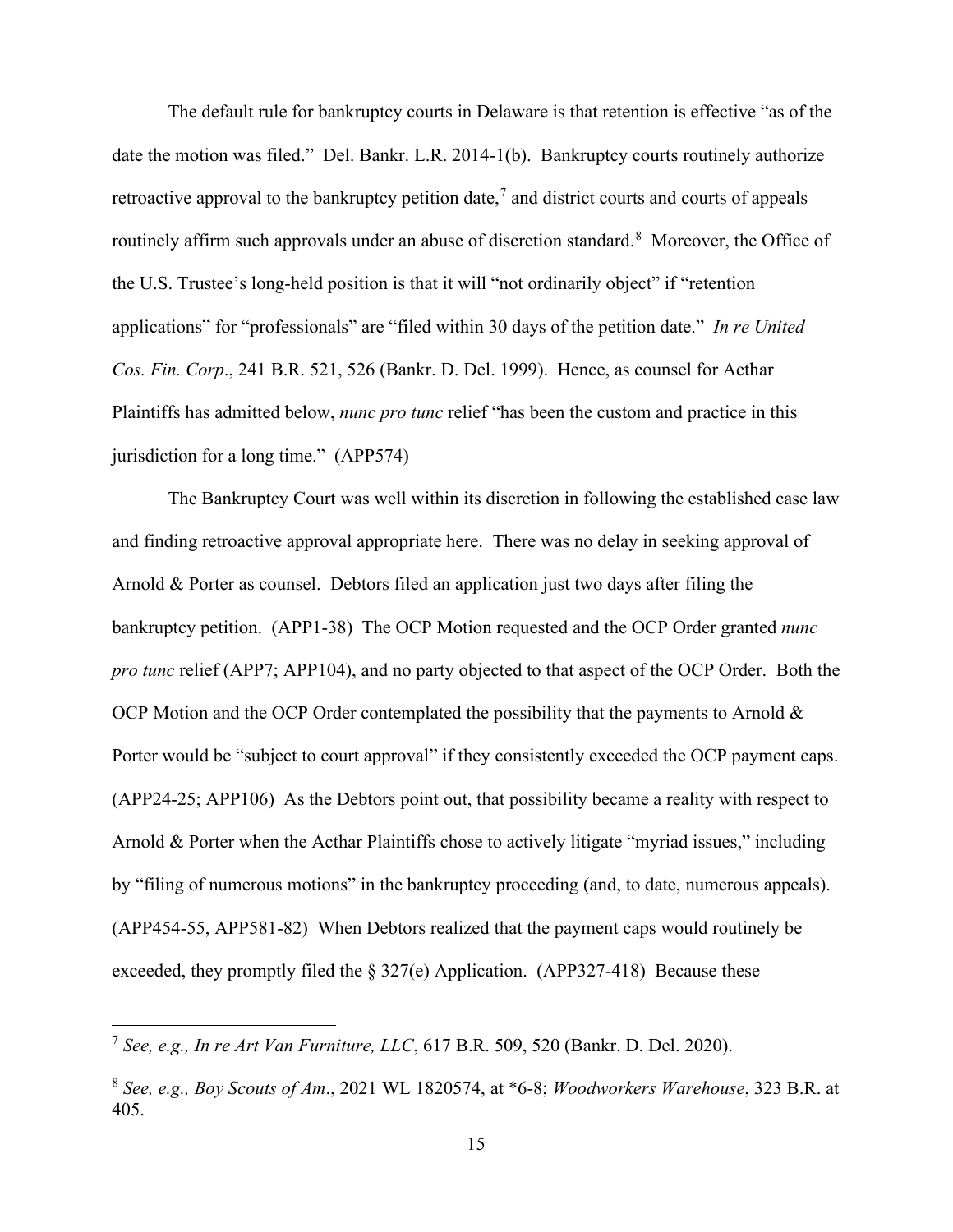circumstances were "beyond the professional's control," *Arkansas Co*., 798 F.2d at 650, the Bankruptcy Court was well within its discretion in following established case law and finding retroactive approval appropriate.

## **C. The Supreme Court's Recent Decision Does Not Overrule Third Circuit Precedent**

Acthar Plaintiffs argue that the Supreme Court's decision in *Acevedo* effectively overruled Third Circuit precedent and now categorically precludes bankruptcy courts from retroactively approving the retention of professionals. The Court disagrees.

As the Debtors correctly note, *Acevedo* did not consider any issues of bankruptcy law. In that case, the Archdiocese of San Juan asked the Supreme Court to grant review to decide "[w]hether the First Amendment empowers courts to override the chosen legal structure of a religious organization and declare all of its constituent parts a single legal entity subject to joint and several liability." 2019 WL 261628, \*i (Jan. 14, 2019) (petition for certiorari). The certiorari petition made no mention of *nunc pro tunc* relief; neither did the brief in opposition or the reply. *See id*.; 2019 WL 461568 (Feb. 1, 2019) (brief in opposition); 2019 WL 1080897 (Mar. 6, 2019) (reply brief).

The Supreme Court then invited the Solicitor General to file a brief expressing the views of the United States, 139 S. Ct. 2765 (June 24, 2019), and that brief identified a potential jurisdictional defect, *see* 2019 WL 6715369, \*18-19 (Dec. 9, 2019). The Solicitor General explained that the injunction that was the subject of the certiorari petition had been entered by the Puerto Rico court at a time when the case had "been removed to federal court," after one of the parties had filed for Chapter 11 bankruptcy, "and had not yet been remanded," even though the bankruptcy case had been dismissed. *Id*. at \*4, 17. While the "federal district court's remand order" had purported to apply "retroactively" to the dismissal date, there remained a "substantial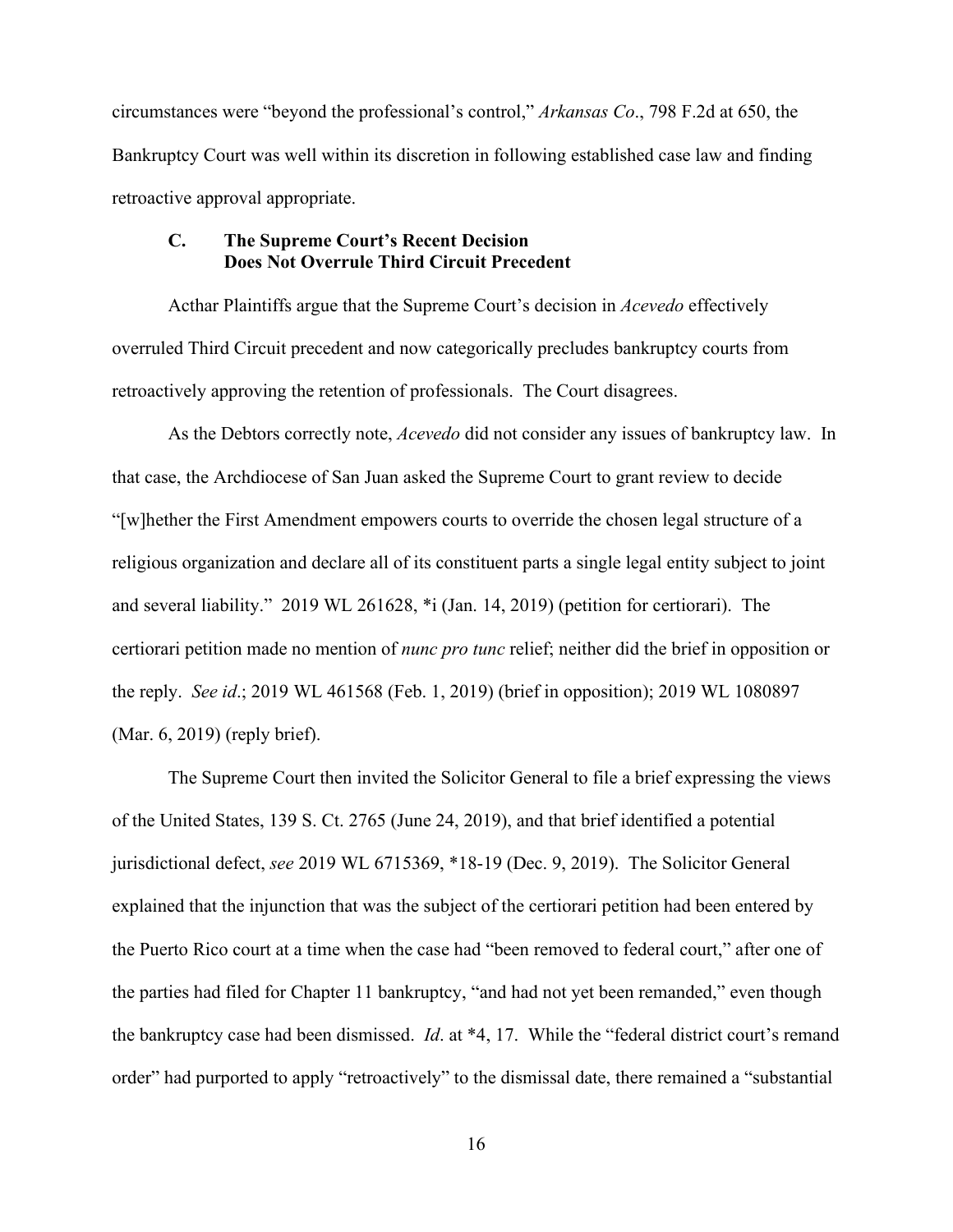question whether" its "attempt to make its remand order retroactive could cure the defect in the jurisdiction of the" Puerto Rico court. *Id*. at \*18-19 (citation omitted). In explaining this jurisdictional defect, the Solicitor General noted the Supreme Court had previously stated that "federal courts have the power to enter '*nunc pro tunc*' orders only to ensure that the record 'reflect[s] the reality' of what occurred – not to 'make the record what it is not' or to 'make it appear that it took an action which it never took.'" *Id*. at \*18 (quoting *Missouri v. Jenkins*, 495 U.S. 33, 49 (1990)). Supplemental briefing in response to the amicus brief included no substantive discussion of the *nunc pro tunc* issue. *See* 2019 WL 7212350 (Dec. 20, 2019) (supplemental brief for respondents); 2019 WL 7212349 (Dec. 23, 2019) (supplemental brief for petitioners).

Based on the jurisdictional defect, the Supreme Court vacated the Puerto Rico decision. *See Acevedo*, 140 S. Ct. at 697, 701. The Supreme Court explained that the removal to federal court had stripped the Puerto Rico court of jurisdiction, and the orders on appeal had been issued before the federal court remanded the case. *See id*. at 700. The Supreme Court agreed with the Solicitor General that calling the remand order "*nunc pro tunc*" could not create jurisdiction where none in fact existed. *See id*. As the Supreme Court further explained, "[f]ederal courts may issue *nunc pro tunc* orders, or 'now for then' orders, . . . to 'reflect . . . the reality' of what has already occurred . . . . 'Such a decree presupposes a decree allowed, or ordered, but not entered, through inadvertence of the court.' . . . . Put colorfully, '[n]unc pro tunc orders are not some Orwellian vehicle for revisionist history – creating 'facts' that never occurred in fact.'" *Id*. at 700-01 (citations omitted). Based on this language, Acthar Plaintiffs assert that the Supreme Court has suddenly declared that bankruptcy courts have no authority to retroactively approve retention of professionals. The Court is not persuaded.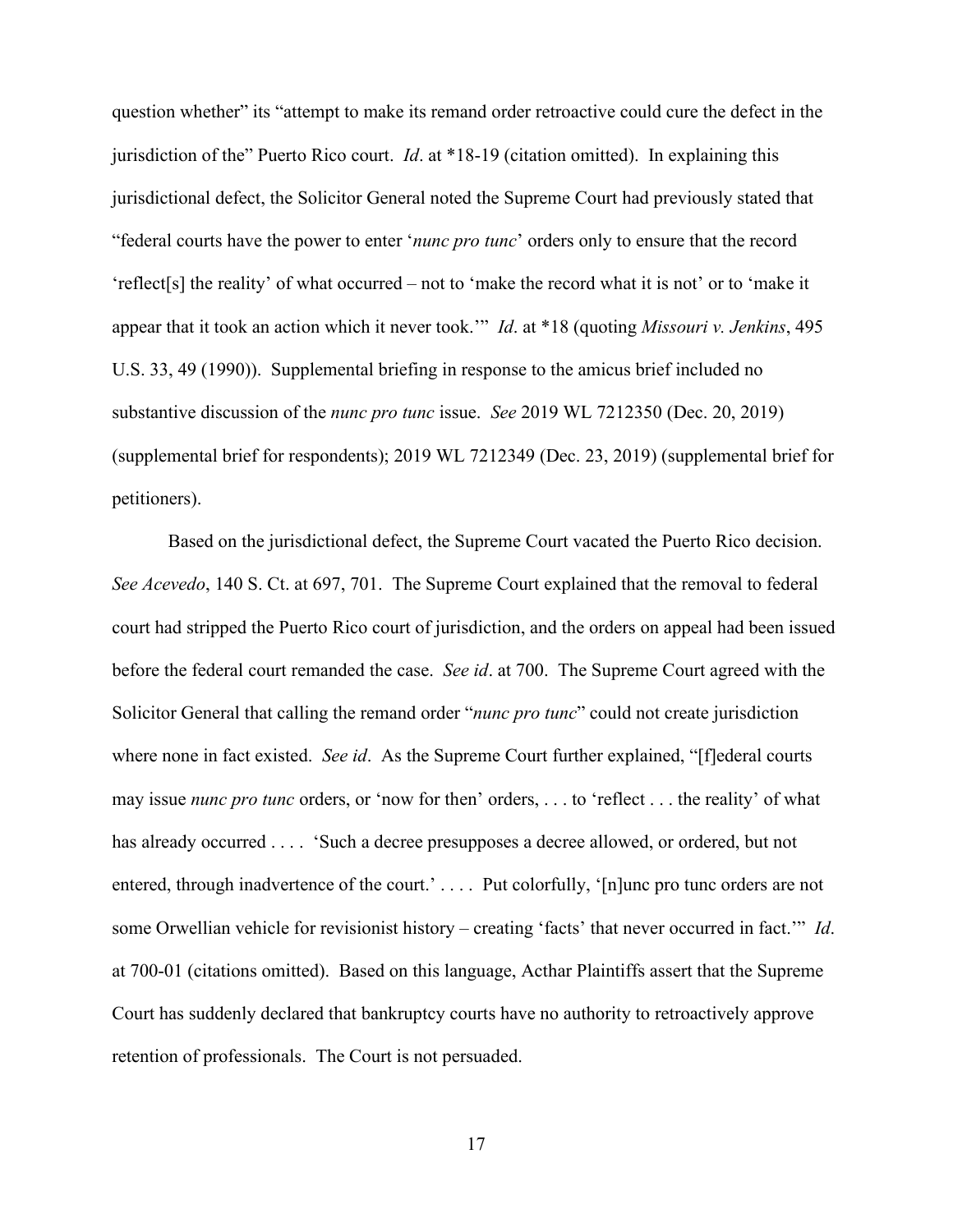The Court agrees, instead, with the Bankruptcy Court that *Acevedo*'s limited discussion of *nunc pro tunc* orders is specific to jurisdiction. (*See* APP582 (*Acevedo* inapplicable where relief "is not creating jurisdiction in this court"); APP582-83 (*Acevedo* is "limited in its scope" and dealt with use of "a *nunc pro tunc* order to create jurisdiction where jurisdiction did not previously exist")) The defect in *Acevedo* was jurisdictional, and the Solicitor General's discussion (which the Supreme Court adopted) was limited to jurisdiction. The three cases the Supreme Court cited likewise involved jurisdiction.<sup>[9](#page-17-0)</sup> Consistent with this view, the Third Circuit has recognized the same "well-established rule that jurisdictional prerequisites cannot be circumvented by equitable considerations" and a lower court thus may not "bas[e] its finding of jurisdiction on the grant of *nunc pro tunc* relief." *Gutierrez v. Gonzales*, 125 F. App'x 406, 412- 13 (3d Cir. 2005). Other courts, too, have understood *Acevedo* as simply reiterating the wellunderstood distinction between a court "creat[ing] jurisdiction where none exists" and granting retroactive relief on equitable grounds when the court indisputably has jurisdiction to act. *See Merriman v. Fattorini (In re Merriman)*, 616 B.R. 381, 391 (B.A.P. 9th Cir. 2020); *see also, e.g., In re Hunanyan*, 2021 WL 2389273, at \*2 (Bankr. C.D. Cal. June 10, 2021) ("*Acevedo* does not change the existing authority of the court to approve employment that has commenced before the motion was brought."); *In re SS Body Armor I, Inc.,* 2021 WL 2315177, at \*3 (Bankr. D. Del. June 7, 2021) ("*Acevedo* does not prohibit courts from entering *nunc pro tunc* orders where there

<span id="page-17-0"></span><sup>9</sup> *See Missouri*, 495 U.S. at 49 (finding that *nunc pro tunc* order did "reflect[] the reality of the action" in context of triggering 90-day jurisdictional deadline for filing petition for certiorari); *Cuebas y Arredondo v. Cuebas y Arredondo*, 223 U.S. 376, 389 (1912) (court could not "enter a decree as of a day before [party's] death" in order "to confer jurisdiction against [decedent] as a sole defendant"); *United States v. Gillespie*, 666 F. Supp. 1137, 1139 (N.D. Ill. 1987) (indictment that was void as "having been the product of a grand jury acting without legal authority" because statutory term had expired could not be made valid by *nunc pro tunc* order).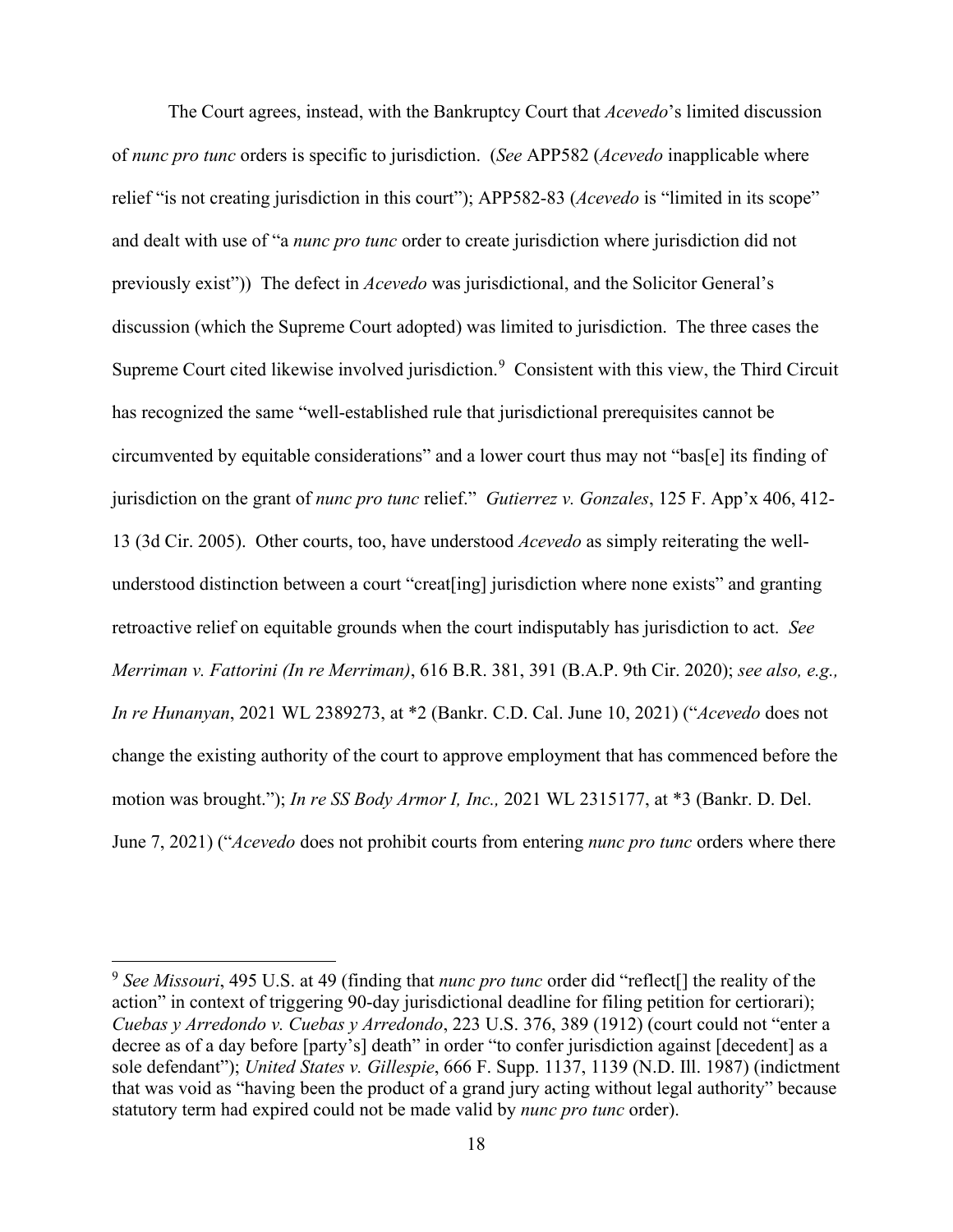are no jurisdictional defects."). The *Acevedo* decision does not effect the drastic change in law the Acthar Plaintiffs contend.

As the Third Circuit explained in *Gutierrez*, *nunc pro tunc* "allows a court sitting in equity to deem an action to have been taken as of a time when it should have been taken, but was not due to circumstances not attributable to the laches of the parties." 125 F. App'x at 411 n.7 (citing *Mitchell v. Overman*, 103 U.S. 62, 65 (1881)). "A court may generally grant *nunc pro tunc* relief 'as justice may require, in view of the circumstances of the particular case.'" *Id*. (quoting *Mitchell*, 103 U.S. at 65). The Court agrees that the type of *nunc pro tunc* relief at issue here falls comfortably within those traditional, equitable confines.

The Court disagrees with the Acthar Plaintiffs' claim that, after *Acevedo*, bankruptcy courts have refused to approve retention of professionals "to obtain retroactive effect." (D.I. 9 at 8) Of the 13 cases cited by Acthar Plaintiffs' in their lengthy string cite, only three involved the approval of professionals. While those cases disagreed with the use of "*nunc pro tunc*" orders after *Acevedo*, none held that *Acevedo* precludes retroactive compensation.<sup>[10](#page-18-0)</sup>

<span id="page-18-0"></span><sup>10</sup> In *In re Benitez*, the district court recognized that "'*[n]unc pro tunc* retentions' are common practice in bankruptcy matters largely resulting from the statutory framework for compensation of estate professionals set forth in sections 327 and 330," as "the delay between commencement of services to the estate, the filing of a motion for court approval and the entry of the order approving the retention may take several weeks." 2020 WL 1272258, at \*1 (Bankr. E.D.N.Y. Mar. 13, 2020). Far from barring compensation for pre-approval work, that court held that "*nunc pro tunc* or retroactive retention is not necessary" because "there is no *per se* prohibition, in the statute or precedential caselaw, against awarding reasonable compensation to an estate professional for actual and necessary services rendered to the estate prior to the date of court approval of retention." *Id*. at \*5 (holding that bankruptcy court may "award[] reasonable compensation to an estate professional for actual and necessary services rendered to the estate prior to the date of court approval of retention"). The Court in *In re Roberts* reached the same conclusion. 618 B.R. 213 (Bankr. S.D. Ohio 2020). The court there explained that, although "the use of *nunc pro tunc* orders to retroactively seek employment of professionals is an improper use of the mechanism," that "does not mean that services rendered prior to entry of an order authorizing the employment will be uncompensated," since "applicable bankruptcy statutes and rules laying the foundations for employment and compensation do not require employment to be authorized prior to performance of services." *Id*. at 217. Similarly, the court in *In re*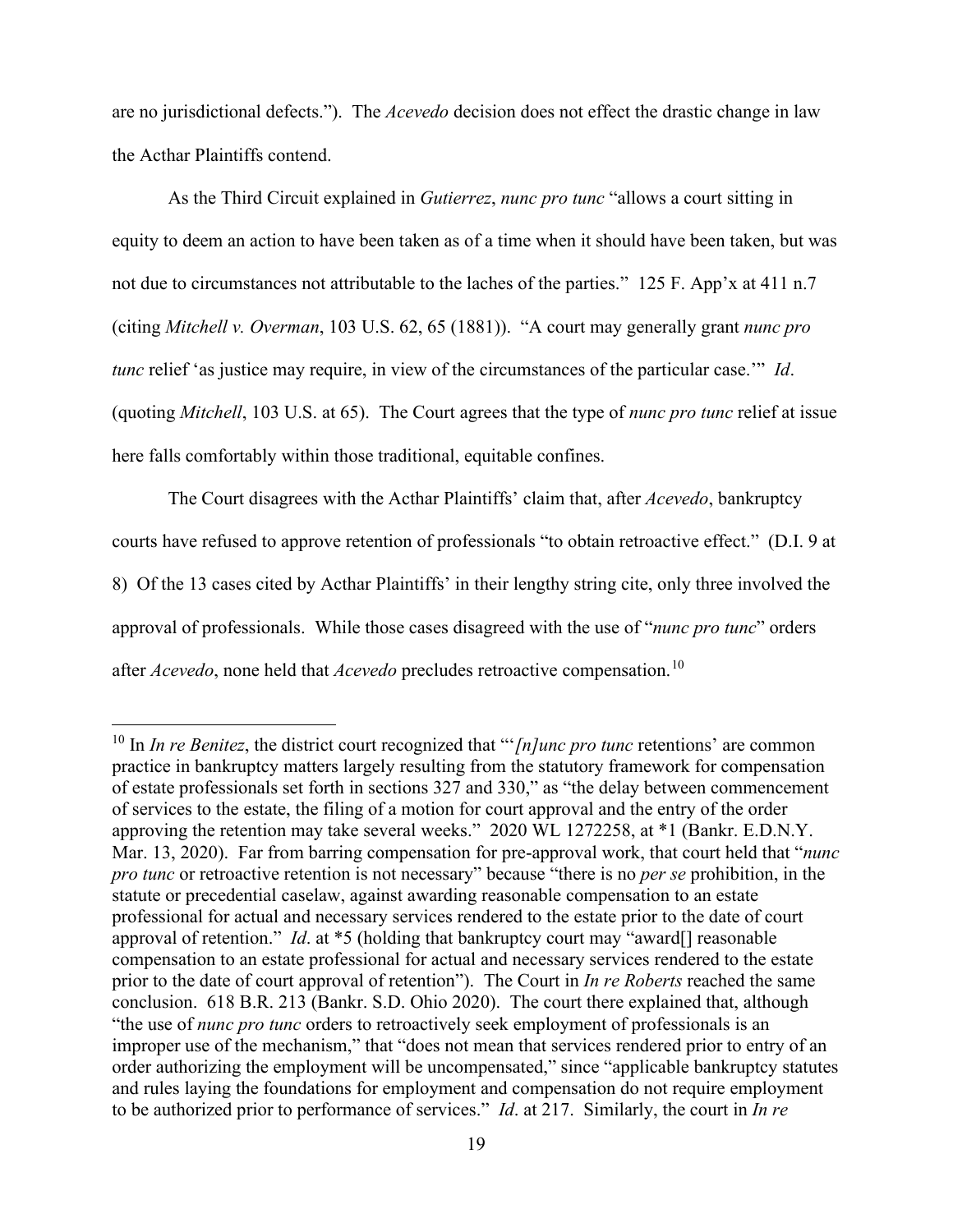The Honorable Mary F. Walrath has similarly distinguished *Acevedo*, noting: "There are many instances in bankruptcy . . . not only [Bankruptcy] Rule 6003, but many instances where because of the notice requirements the Court is unable to enter an order on no notice and will allow any relief to be *nunc pro tunc* to the filing of the retention application." (APP717 (*In re Hertz Corp*., No. 20-11218 (Bankr. D. Del.), 12/28/20 Hr'g Tr. at 61:11-15)) Indeed, with respect to  $\S 327(e)$  in particular, retroactive compensation is not only permissible – it is practically required. "The concept of retroactive compensation is incorporated into the Federal Rules of Bankruptcy Procedure," including "Bankruptcy Rule 6003(a), [under which] an application for employment may not be approved within the first 21 days of a bankruptcy case, absent a need to avoid immediate and irreparable harm." *In re Miller*, 620 B.R. 637, 642 (Bankr. E.D. Cal. 2020); *see also* Del. Bankr. L.R. 2014-1(b) (requiring "at least twenty-one (21) days' notice" before hearing on retention motion).

The Acthar Plaintiffs' expansive reading of *Acevedo* as a categorical bar on any retroactive approval of professional services under § 327(e) is in substantial tension with Bankruptcy Rule 6003. *See Miller,* 620 B.R. at 642-43 ("Nothing in *Acevedo* suggests the Supreme Court intended to undermine the vitality of Bankruptcy Rule 6003(a).").

### **V. CONCLUSION**

There is no error in the Bankruptcy Court's finding that the Application met the requirements of § 327(e), and the Bankruptcy Court did not abuse its discretion in granting retroactive compensation in connection with Arnold & Porter's retention. For the foregoing reasons, the Retention Order will be affirmed. An appropriate Order follows.

*Grinding Specialists, LLC* approved employment of counsel and made such employment "effective as of the date the request to employ was presented to, and could have been acted on, by the Court." 625 B.R. 6, 15 (Bankr. D.S.C. 2021).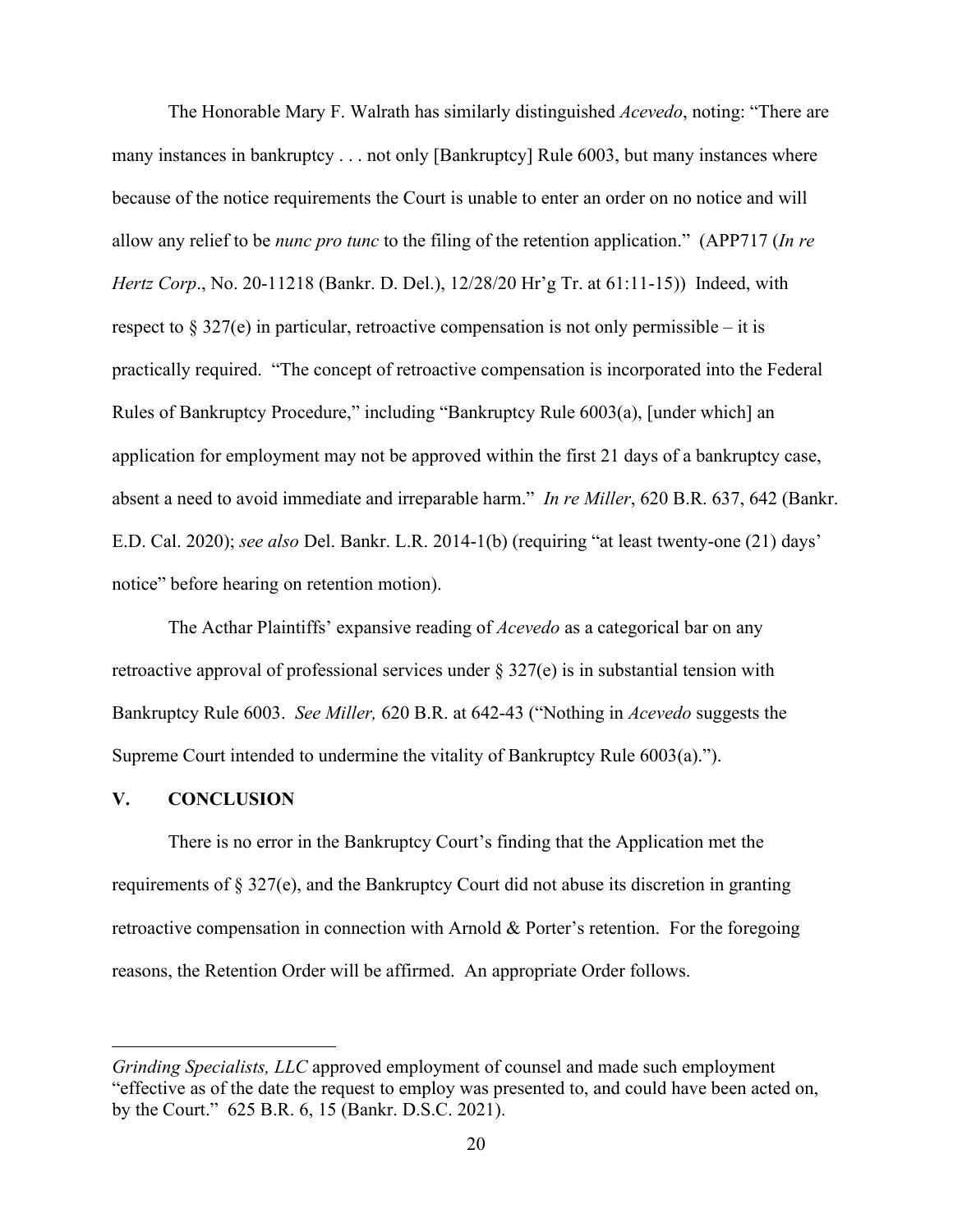